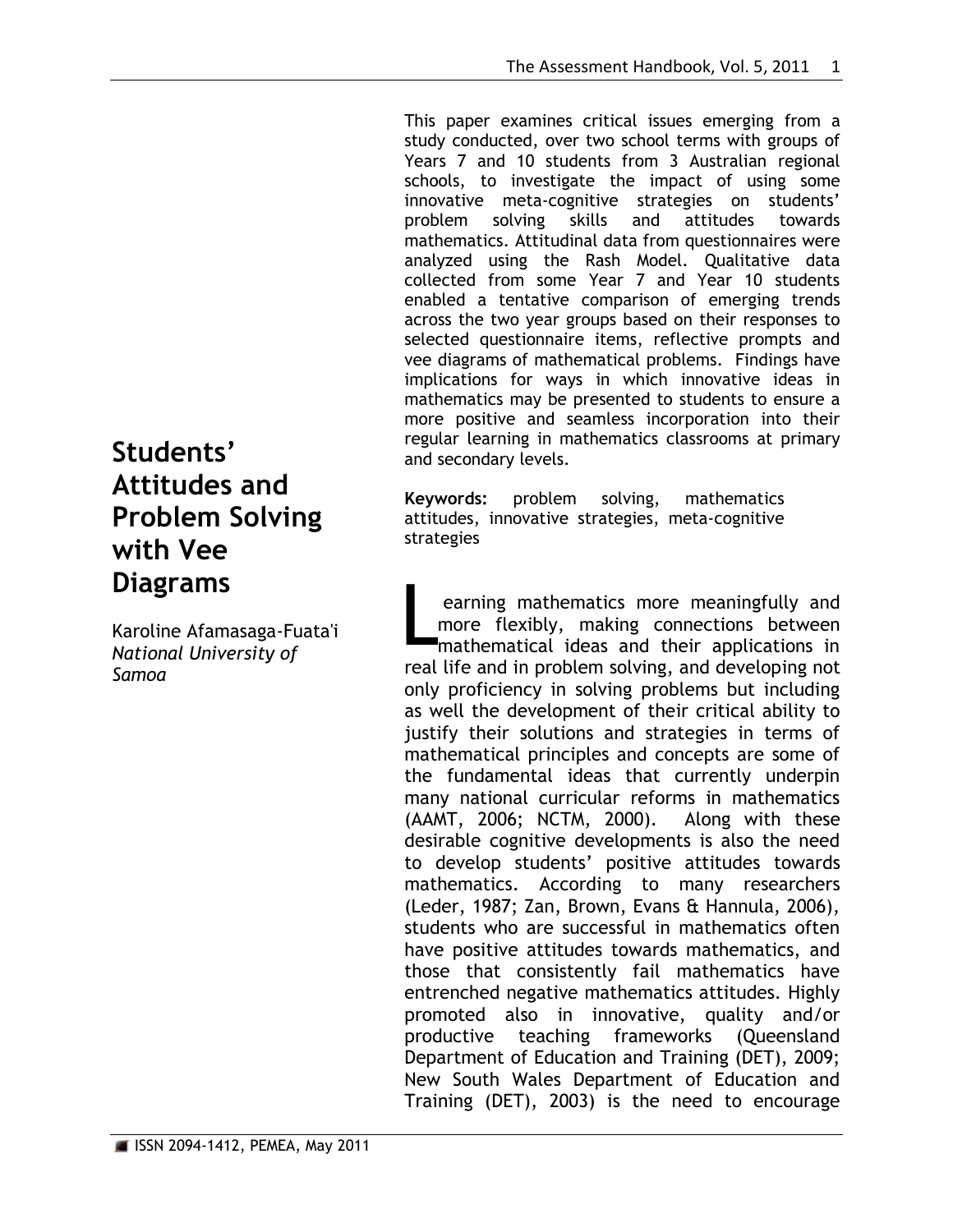students to work and communicate mathematically through problem solving, making connections, investigation, thinking, reasoning, justifying, proving, and reflecting as part of regular mathematics classroom practices. It is also important that mathematical tasks are interesting and engaging to enable these productive, working and communicating mathematically processes. As Hollingworth, Lokan & McGrae (2003) noted in their video study of Year 8 teachers in a variety of countries, "Australian students would benefit from more exposure to less repetitive, higher-level problems, more discussion of alternative solutions, and more opportunity to explain their thinking" (p. xxi). They noted "an over-emphasis on "correct" use of the "correct" procedure to obtain "the" correct answer. Opportunities for students to appreciate connections between mathematical ideas and to understand the mathematics behind the problems they are working on are rare" (p.xxii). For this paper, the main focus question is: *Why is it that, in the classroom, when students are provided with the opportunity to be innovative and creative in their own approaches, these are not often readily accepted or welcomed?* This paper reports relevant data from a literacy-numeracy project conducted to assist a group of Years 10 and 7 educationally disadvantaged (ED) students improve their literacy and numeracy learning outcomes as prescribed by the *K-10 Mathematics Syllabus* (NSWBOS, 2002)

Instead of continuing "a syndrome of shallow teaching, where students are asked to follow procedures without reasons, and (where) more than "shallow teaching' is needed for students' conceptual understanding and problem solving abilities to improve, the project reported here deliberately focused on ED students building on their cognitive structures and deepening of their understanding of the interconnections between mathematics principles and concepts on one hand, and (multiple) methods of solutions on the other, by requiring them to use two metacognitive strategies as part of their mathematics learning and problem solving experiences within a classroom setting. The usefulness of these two meta-cognitive tools: vee diagrams and reflective stories, were then examined and the impact these cognitive constructions and developing understanding on students" attitudes towards mathematics and performance with workshops tasks and tests were also monitored. In contrast to their normal mathematics classroom practices, the students that participated in the project used the innovative strategies as means to support their thinking and reasoning and communication of their mathematical understanding and reflections during weekly workshops.

The selection of workshop tasks (i.e., content and problem type) were intended to provoke cognitive conflict while assisting the students to overcome the typical struggles and difficulties often experienced when faced with solving different and unfamiliar tasks. It was anticipated that addressing these difficulties through the appropriate use of guiding questions on vee diagrams and prompts for reflective stories would be a suitable pedagogical approach to provoke the necessary cognitive conflict (Piaget, 1972). The latter should evoke an active reorganization of a student"s existing pattern of meanings towards the grasping of meaning, feltsignificance that meaning is grasped, and being motivated and choosing to learn mathematics more meaningfully. To encourage and facilitate these processes, students were encouraged and supported to actively engage with completing vee diagrams and composing reflective stories. During the project, it was further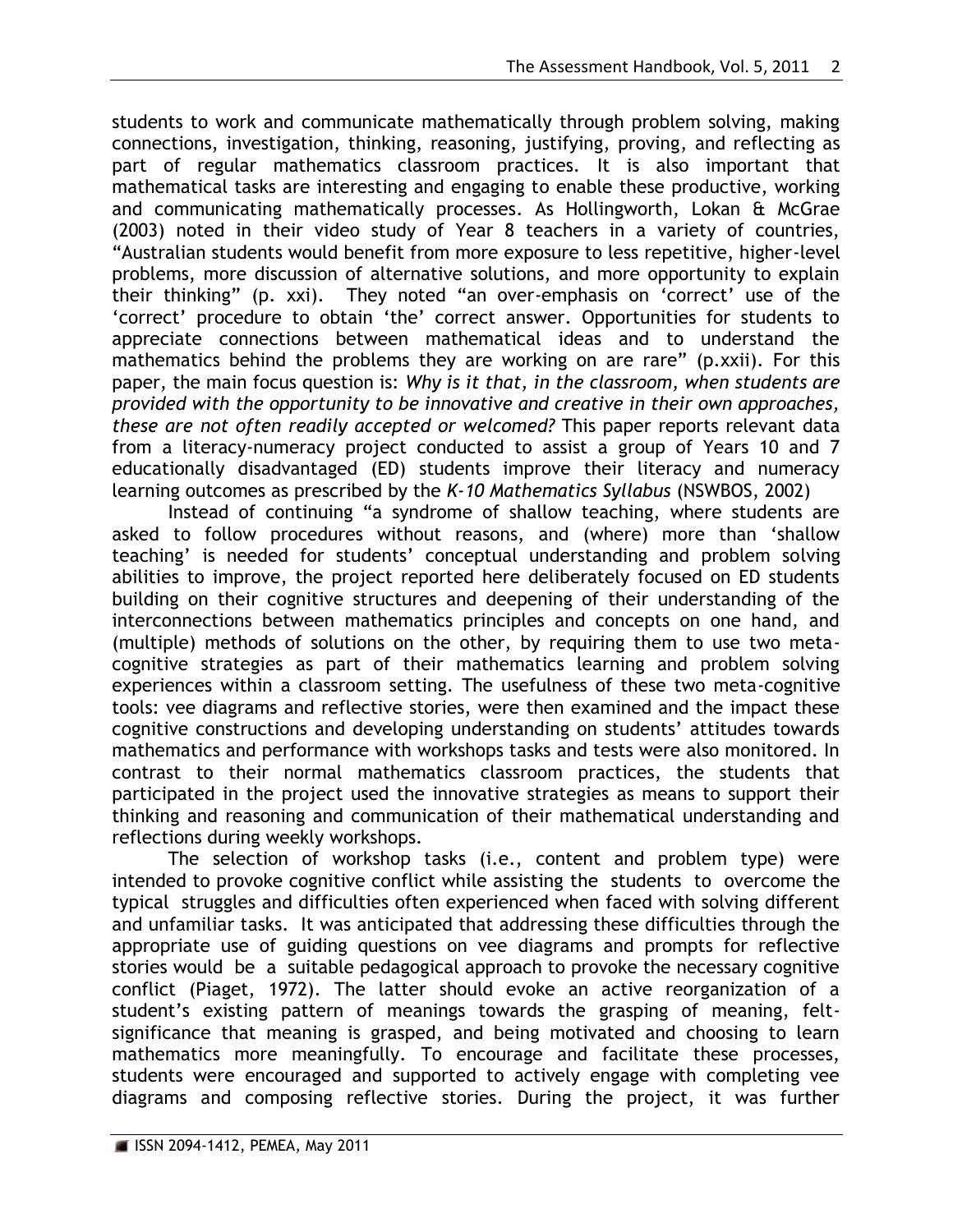expected that students" attitudes towards mathematics would be influenced by their performance with workshop tasks and tests.

### **Theoretical Principles**

Whilst the constructivist perspective promotes meaningful learning and the active engagement of students in constructing their own meanings based on their learning experiences (Piaget, 1972; Ausubel, 2000), Gowin"s educating theory (1981) proposes that the ultimate goal of teaching is the *achievement of shared meaning*. By using *educative materials of the curriculum*, the teacher and student aim at congruence of meaning; the teacher acts intentionally to change the meaning of the student"s experience, using curriculum materials. In a moment of choosing to pay attention to the teacher and the materials, the student acts intentionally to *grasp meaning*. *The aim is shared meaning*. Interactions and negotiations of meanings between the student and the teacher can be brief or can last a long time, but the aim is to *achieve shared meaning*. In this interaction, both teacher and student have definite responsibilities.

For the teacher, s/he is responsible for seeing to it that the meanings of the materials the student grasps are the meanings the teacher intended for the student to take away (see also Thompson & Salandha, 2003). The student, on the other hand, is responsible for seeing to it that the grasped meanings are the ones the teacher intended. When these *separate responsibilities are fulfilled* and shared meaning is achieved, an *episode of teaching has happened*.

After teaching has resulted in shared meaning, the student is ready to decide whether to learn or not. *Choosing to learn a grasped meaning is a responsibility of the learner and cannot be shared*. Each learner is responsible for his/her own learning.

A vee diagram, as introduced by Gowin, is an epistemological tool which explicates the principles of his educating theory and a means of guiding the *thinking* and *reflections* involved in *making connections* between the *conceptual structure* of a discipline on one hand, and its *methods of inquiry* on the other, as required for the investigation and analysis of a phenomenon or event to generate new knowledge claims as answers to some focus questions. A completed vee diagram would therefore provide a record of the conceptual and methodological analyses of a phenomenon/event to generate new knowledge. To guide the *thinking* and *reasoning* involved in *mathematical problem solving*, the original epistemological vee (see Gowin, 1981) was later modified by Afamasaga-Fuata"i (2005, 1998) as illustrated in Figure 1 (Appendix A).

The vee"s left side, the "*Thinking*" side, depicts the philosophy or personal beliefs (i. e., *Why I like mathematics?*) and theoretical framework (i.e., principles: "*What general rules and definitions do I know already?*" and concepts: "*What are the important ideas?*") driving the investigation/analysis of a phenomenon/event (e.g., "*Problem*") to answer some focus questions (i.e., "*What are the questions I need to answer?*"). On the vee"s right side, the "*Doing*" side, are the records (i.e., "*What is the information given?*"), methods of transforming the records (i.e., "*How do I … find my answers?*") to generate some answers or new knowledge claims (i.e., "*What are*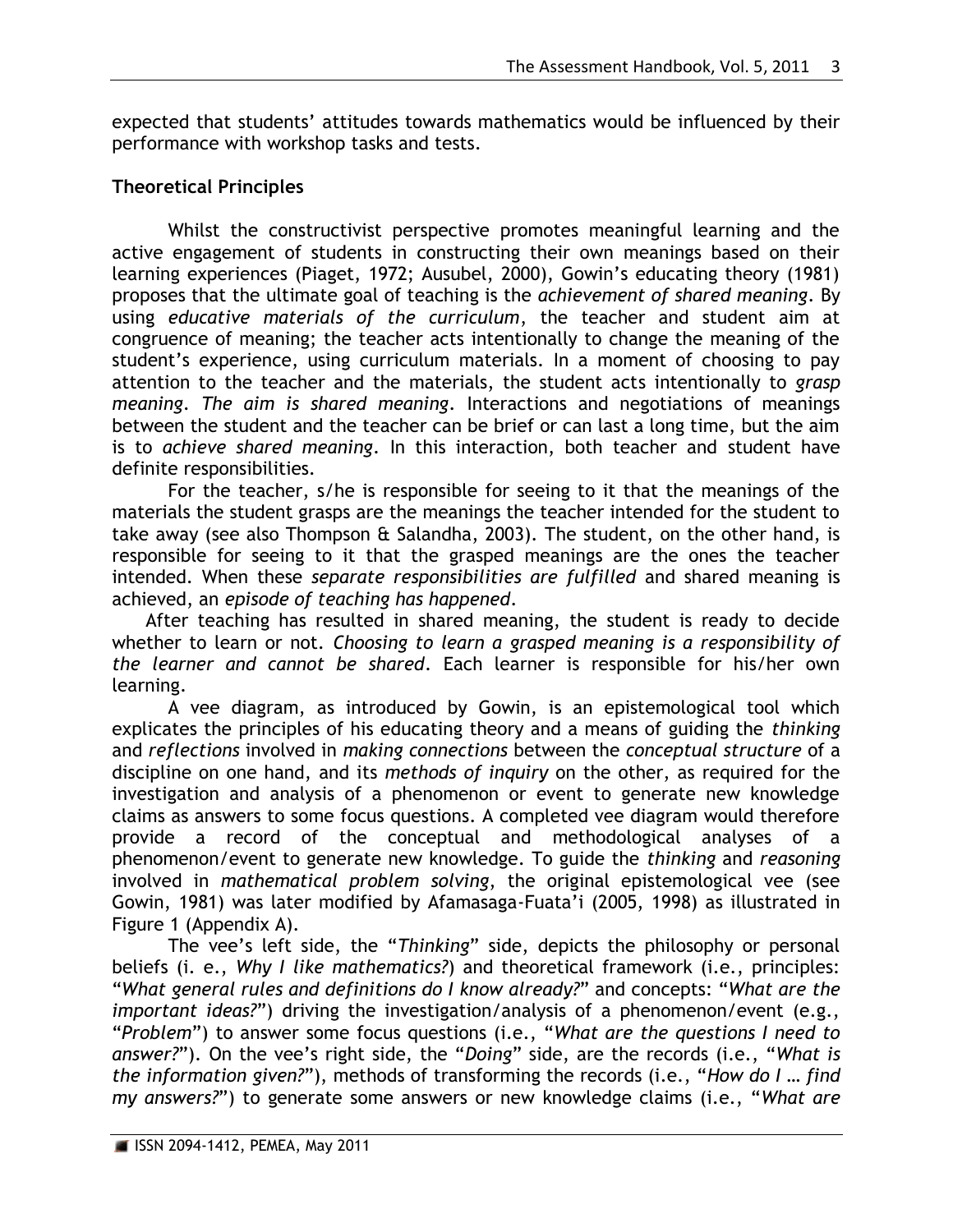*my answers to the [focus] questions?*") and value claims (i.e., through reflection: "*What are the most useful things I have learnt?*").

Uses of vee diagrams as assessment tools of students' conceptual understanding have been examined over time in the sciences (Novak & Cañas, 2006; Mintzes, Wandersee & Novak, 2000) and mathematics (Afamasaga-Fuata"i, 2008, 2005, 1998).

### **Mathematics Attitudes**

Efforts in the classroom to redress the common societal perception that "mathematics is difficult" are often exacerbated no less due to the already entrenched attitudes and feelings that students have by the time they reach secondary level. Kloosterman & Gorman (1990) suggest that the formation of the belief that some students learn more readily than others and not everyone will be high achievers in school can lead to a notion that affects achievement in mathematics: the notion that it makes little sense to put forth effort when it does not produce results that are considered desirable. Also affecting learning and attitude are other factors such as motivation, the quality of instruction, time-on-task, and classroom conversations (Hammond & Vincent, 1998; Reynolds & Walberg, 1992) and as a result of social interactions with their peers (Reynolds & Walberg, 1992; Taylor, 1992)

Many studies have been conducted on mathematics attitudes and teaching (Leder, 1987; McLeod, 1992; Zan, Brown, Evans, & Hannula, 2006) but for the purposes of this project, McLeod"s (1992) definition of attitudes is adopted: "*affective responses that involve positive or negative feelings of moderate intensity and reasonable stability*" (p. 581). McLeod contends that attitudes develop with time and experience and are reasonably stable, so that hardened changes in students' attitudes may have a long-lasting effect. Lefton (1997) also argues that attitude is a learned pre-disposition to respond in a consistently favourable or unfavourable manner towards a given object. Positive and negative experiences of school activities produce learned responses which may in turn impact on students' attitudes as they get older, when positive attitudes towards mathematics appear to weaken (Dossey, Mullis, Lindquist, & Chambers, 1988). Awareness of these complex interacting factors informed the research project in relation to the potential impact of the innovative meta-cognitive strategies on students' attitudes, motivation to complete mathematical tasks and subsequent mathematics performance.

### **Method**

Using a single-group research design, the project monitored the impact the usage of vee diagrams and reflective stories had on students' mathematics attitudes and abilities to solve mathematics tasks. First, to determine changes in student"s attitudes to mathematics, a pretest-posttest research strategy was used by administering questionnaires at the beginning and end of the project. Second, to track students" mathematics competence during the project, an interrupted time series design model was utilised by administering a diagnostic test three times (beginning, middle and end of project) to establish students' ability estimates at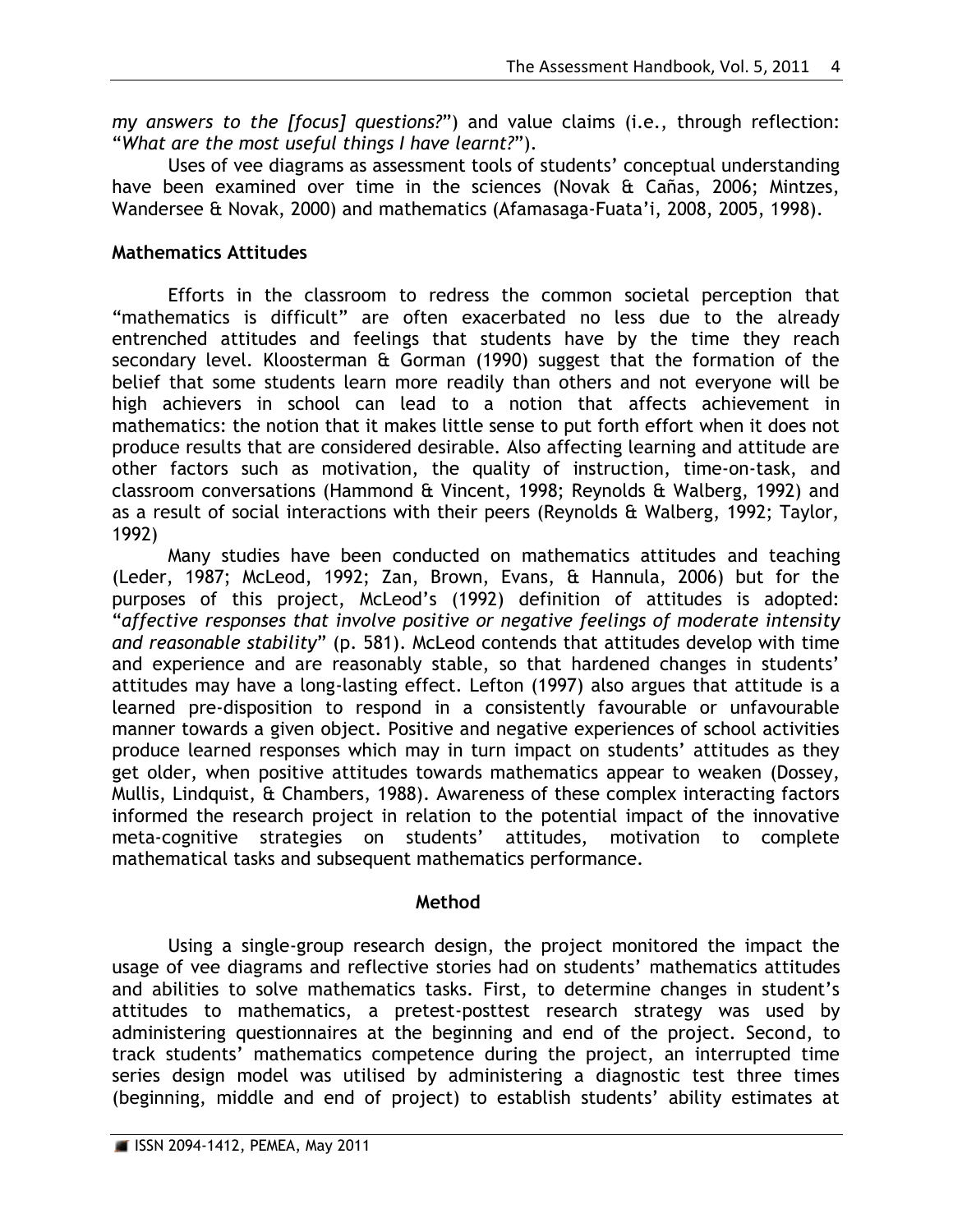three different points. Third, weekly workshops were offered, which required students to apply vee diagrams to guide the analyses of tasks and to display both the solutions and conceptual bases of methods used. Fourth, students used their selfcreated concept lists from vee diagrams (vees) and/or given prompts, on a "*Tell Your Own Story*" (TYOS) sheet, to compose reflective responses of their mathematics experiences. Data from students' vee diagrams and reflective responses provided additional evidence to substantiate test results and document students' increasing proficiency or otherwise, using the innovative tools. The researcher also kept an anecdotal diary of the workshops.

A total of 32 Year 10 students took the pre-questionnaire (pre-Q) from 3 regional Australian schools (coded A, B and C) while 22 Year 10 students took the post-questionnaire (post-Q) from Schools A and B only. Approximately forty four (44) workshops throughout Terms 2 and 3, 2007 were offered, as extra assistance in mathematics. A workshop was held at least once a week over two school terms for each school (A, B and C). The researcher participated in all workshops assisted variously by student teachers (in Schools B and C) and in addition, a school teacher in School A.

Since the project deliberately set out to introduce vee diagrams and reflective compositions, educating the students to use this innovative approach, required that the teacher and students socially interacted and negotiated meaning to achieve a convergence of shared meaning about what needed to be done. The first workshop therefore focused more on familiarizing students with the vee diagram, its different vee sections and specific guiding questions and demonstrating the process of how a vee diagram may be completed using a simple mathematical task.

Incrementally introducing vee diagrams to students, they were provided with partially completed vee diagrams in which the sections: *Problem, What is the given information?, What are the questions I need to answer?* and *What are the main ideas?*  were already completed. Their task was to complete the rest of the sections, namely: *What general rules or definitions do I know already?, How do I use the given information and what I know to find my answers?, What are my answers to the focus questions?, What did I learn as a result of solving the problem?* and *Why do I like mathematics?.* 

As students became more familiar with the process of completing vee diagrams, increasingly more of the vee sections were left blank until only the problem and focus question sections were provided whilst students completed the rest. By encouraging students to think and reason from the problem statement (often a word problem), they were guided to identify the main ideas, articulate the relevant general rules and identify appropriate methods to generate solutions and answers for the problem"s focus questions.

A similar incremental approach was also implemented with the TYOS prompts; students individually completed their sheets question by question after having a whole class discussion of the necessary process. Consequently, students, over subsequent workshops, progressively completed vee diagrams and TYOS prompts with the researchers and teachers facilitating and scaffolding students' efforts as students and teachers interacted and negotiated meaning towards a convergence of shared meaning. Whilst these joint endeavours did not always result in satisfactory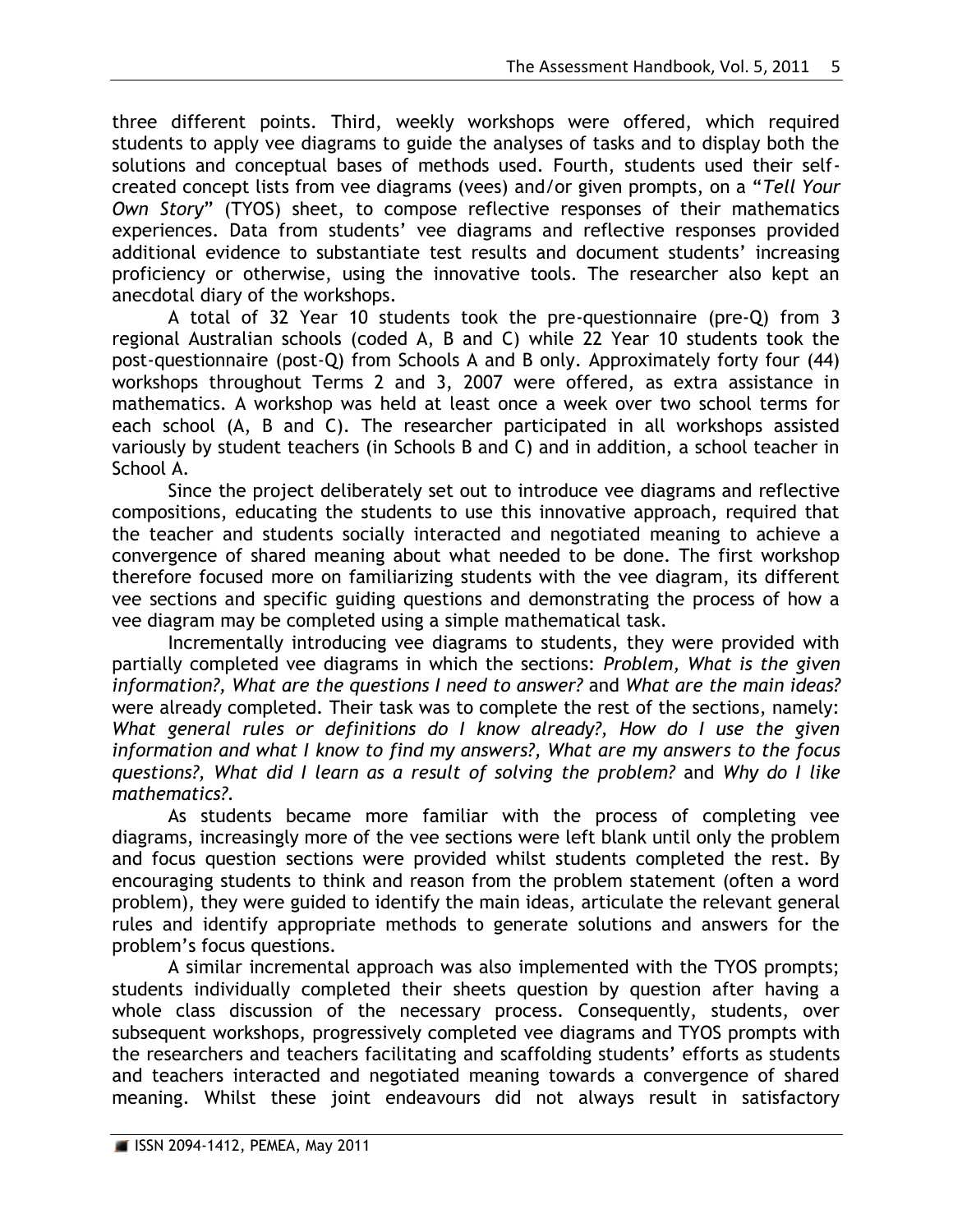completion of all questions/prompts by the end of a lesson, the social dynamics of classroom dialogue and conversations led to enlightenment about, and clarifications of, the purpose and role of the vee diagram and TYOS strategies in learning about mathematics and solving problems more meaningfully. By the sixth workshop, partially completed VEE DIAGRAMs provided only the *Problem*, *Focus Questions* and *Given Information* entries with the provision of only the *Problem* and *Focus Questions* entries by the ninth workshop until the end of the project, with the students left to complete the rest of the vee sections. This strategy ensured students were incrementally eased into learning about a different and new idea within the first few workshops.

Students were also allowed to discuss their ideas in pairs or groups of 3 but the final completion of VEE DIAGRAMs and TYOS sheets were done individually. Students were also invited to bring along problems to be solved from their normal classes and/or pose their own as challenge tasks for the application of the vee diagram and/or for the others to have a go at solving.

Weekly workshops involved the completion of vee diagrams of problems/activities followed by completion of the *Tell Your Own Story* sheet. The extent to which both of these two tasks were fully completed within one workshop differed between workshops as it was dependent on the time of day and prior classes students attended. It was not uncommon for students to take anywhere from 5 to 10 minutes of a 50 minute lesson to finally settle down to work particularly in the afternoon classes.

In general, the focus of each workshop was primarily for students to routinely develop and reinforce the processes of asking the guiding questions; reasoning with the given task description; identifying given information; reflecting upon their current knowledge in order to identify relevant concepts, principles and procedures; reflecting upon their solutions to formulate their value and philosophical claims; and then finally communicating their constructed meanings through entries in their vee diagrams and responses to TYOS prompts. Whilst the processes of thinking, reasoning and reflection were continually reinforced with each subsequent workshop session, students were also encouraged to consider how the same strategies could be applied in their normal classes.

### **Data Analysis**

Response categories for the questionnaires items were scored 1 to 5 in increasingly levels of positive attitudes (variable) towards mathematics whereas responses to test items were scored 0 (incorrect) and correct (either 1 or 2) to indicate zero, partial and/or full credit in successfully completing an item (i.e., variable: mathematical competence). These responses were then added across items to give each person a total score to summarise a student"s responses to all items. A person with a higher total score than another is deemed to show more of the variable assessed. Summing the item scores to give a single score for a person implied that the items were intended to measure a single variable, often called a *unidimensional variable*.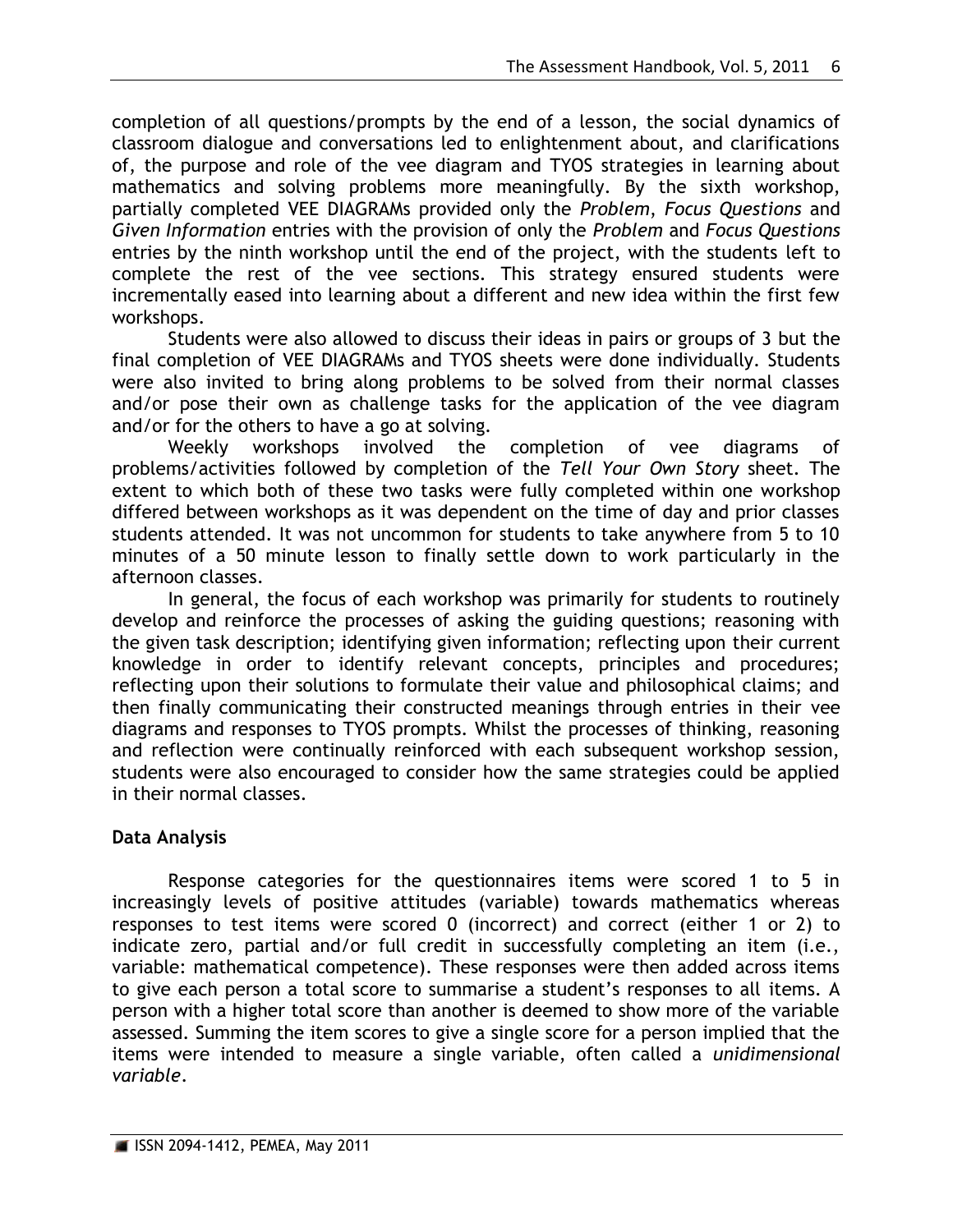Analyses of questionnaire and test data were conducted using the Rasch Unidimensional Measurement Model (RUMM) (Rasch, 1980) and the software Quest (Adams & Khoo, 1996). The Rasch model is the only item response theory (IRT) model in which the total score across the items characterizes a person totally. It is also the simplest of such models having the minimum of parameters for the person (just one) and just one parameter corresponding to each category of an item (generally referred to as a threshold). The case where the response categories are the same across items (e.g., SD, SD, N, SA, VSA) the Rasch model has been called the "rating scale model"; the case where the response categories are different across items has been called the "partial credit model" (e.g., 1 or 2 marks). However, the literature (Rasch Analysis, 2005; Bond & Fox, 2001) argue that the structure and response process for a person responding to an item is identical in the two specifications. Rather than emphasizing two models for the above different specifications, it is more efficient to refer to one RUMM with different numbers of categories and different parameterizations. For a dichotomous item, there is just one threshold whilst there is two in the case of three ordered categories (Rasch Analysis, 2005).

The Rasch Model, where the total score totally summarises a person"s standing on a variable, is based on a fundamental requirement: *that the comparison of two people is independent of which items may be used with the set of items assessing the same variable* (Rasch Analysis, 2005; Bond & Fox, 2001). Thus the Rasch model is taken as a criterion for the structure of the responses which they should be satisfied, rather than a mere statistical description. For example, comparison of the performance of two students" work marked by different graders should be independent of the graders. In this case, it is considered that the researcher is deliberately developing items that are valid for the purpose and that meet the Rasch requirements (Rasch Analysis, 2005). The Rasch Model provides a range of details such as infit mean squares [ims] and standardized infit *t* [infit *t*] for the purpose of testing the fit of the data to the model (i.e., *test of fit*). For example, if item infit and outfit mean square values lie within a specified range (often 0.83 to 1.20) around 1.00, then items are accepted as fitting the model. If not, then a theoretical consideration against the purpose of the test/questionnaire is necessary to determine whether or not to delete the item from further analysis. If the data fit the model, the Rasch analysis linearises the score, bounded by 0 and the maximum score on the items, into measurements. This linearised value in logits determines the *location of the person* on the unidimensional continuum (Rasch Analysis, 2005; Bond & Fox, 2001).

The model is therefore paramount and misfit suggests the items or questions are not working together consistently to define an interpretable construct. Hence, evaluation of the fit of the data to a Rasch model provides information about the coherence of items to measure the underlying theoretical variable or construct. Separation reliability indices are also provided by the Rasch analysis to indicate how well the items and persons worked consistently to produce valid measures of the underlying variable.

For the project, thirty four (34) items in the attitude questionnaire used a 5-point Likert scale with response categories ranging from Very Strongly Agree (VSA), Strongly Agree (SA), Neutral (N), Strongly Disagree (SD) to Very Strongly Disagree (VSD) with marks for test items ranging from zero (incorrect) up to 2 marks to represent partial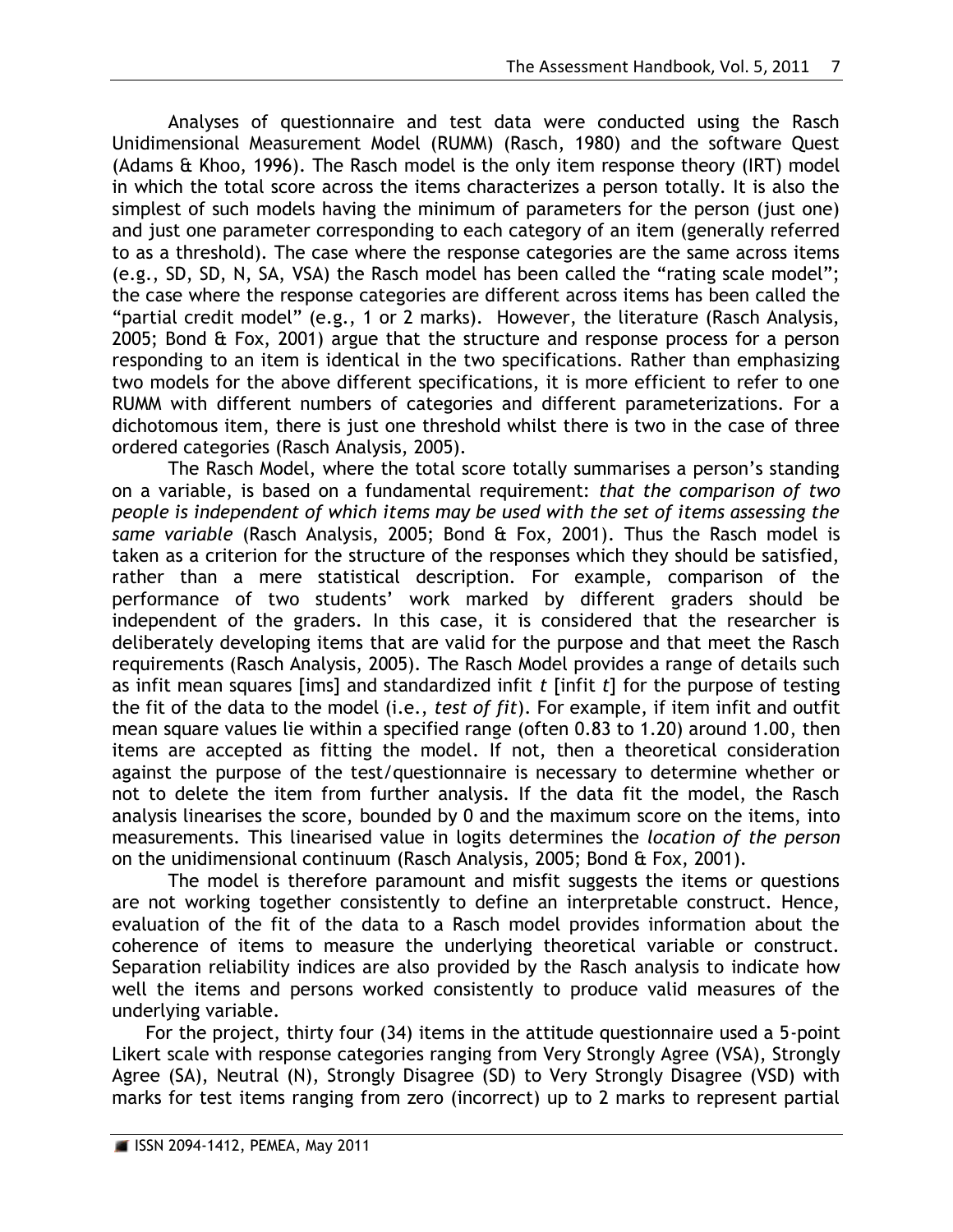and/or full credit for different items. Subsequently, all questionnaire and test results were analysed using the RUMM.

The response data from the vee diagrams and reflective stories, on the other hand, were analysed qualitatively. Students' responses were collated and recorded in a spreadsheet in preparation for the identification of emerging main categories and subsequent development of a framework to organize its presentation in a more meaningful manner.

For this paper, the initial analysis of students' attitudes reported in Afamasaga-Fuata'i (2009) was extended further to examine the type and nature of items that shifted (positively and negatively) over time. In addition, a comparison of students' responses to the single open question in the questionnaire: Item 35 (*I intend to take mathematics next year*) was conducted to provide additional data to specifically answer this paper's focus questions. A copy of the questionnaire is in Figure 2 (Appendix A).

### **Results**

Results from the extended analysis of questionnaire data is presented first followed by those from the open questionnaire item about students' intention to continue studying mathematics in the following year at Year 11.

Rasch analyses of students' responses to questionnaire items showed the overall fit for both items and persons, on average, was acceptable. An inspection of each item's fit however showed 6 items were outside the acceptable limit; consequently, the 6 misfit items were deleted from further analysis. Subsequent analysis confirmed all ims values were within the acceptable limit, thereby corroborating the fit of the data to the Rasch model. Findings (adequate fit of the data to the model, high person separation index and high Cronbach alpha) collectively indicated all items worked together to define and measure a single underlying construct and the persons who attempted the items performed in expected ways (see Afamasaga-Fuata"i, 2009). For example, those with positive attitudes were separated out along the continuum towards the top and those with negative attitudes towards the bottom.

Pre-questionnaire (pre-Q) and post-questionnaire (post-Q) comparisons (Table 1, Appendix A) indicated no statistically significant, difference in attitudes between administrations (*p*=0.18) and a small effect size (0.16). One way of interpreting the construct: "mathematics attitudes" as measured by the questionnaire items, is to analyse the items that were clustered at the top (positive attitudes) and bottom (negative attitudes) ends of the variable maps for the pre- and post-questionnaires (see Figure 3, Appendix A). The results of such an analysis indicated that "positive mathematics attitudes appeared variously described by strong feelings of liking, interest, enjoyment, intellectual challenge, not worrying and not being nervous when doing mathematics, the promotion of creative thinking and development of flexible methods of solution as calibrated for the pre-Q variable map. In contrast, by the end of the project, positive mathematics attitudes continued to be holistically described by these strong feelings and intellectual challenge and in addition, mathematics becoming a most favourite subject, perceiving teacher assistance (or scaffolding) as a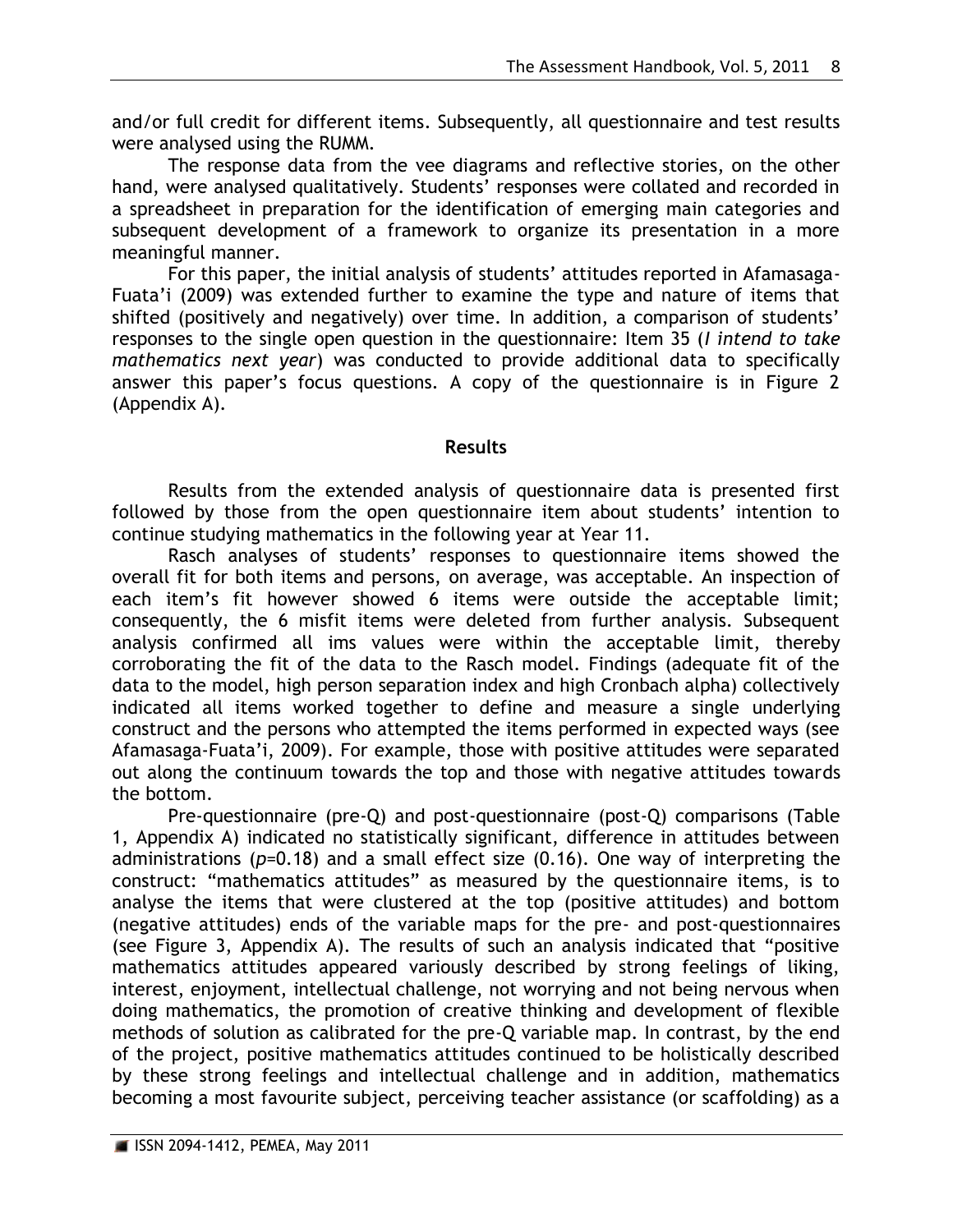positive requirement, being convinced that best strategies for flexibly solving problems and learning mathematics can result from a conceptual understanding of methods used and that these skills have cross-curricular value. Collectively, these positive descriptors (in terms of thinking, feeling, and acting in mathematics) lent support to their strong belief in their own abilities and potential to learn advanced mathematics. In contrast, poor mathematics attitudes at the beginning of the project appeared described by strong negative feelings (e.g., nervousness, blank minds, and strong dislike) and negative actions (e.g., resorting to memorization strategies in problem solving) and strong disagreement about the perceived usefulness of mathematics for a successful life. By the end of the project, some of these concerns became more positive except for the real-life relevance and mathematics" crosscurricular usefulness. In addition, negative attitudes were newly indicated by disagreements with the role of models/diagrams in problem solving, students" willingness to improve their mathematical understanding, continuing disenchantment with mathematics, and perceived irrelevance in understanding newspaper reports and finance graphs" (Afamasaga-Fuata"i, 2009, p.36).

For this paper, further analysis of the pre-Q and post-Q item estimates was conducted to identify the nature of the shifts of item estimates (or locations on the variable maps) between the two administrations, and any emerging categories. Consequently, provided in Table 2 is a comparison of item estimates (Columns 2 & 3), including standardized differences  $(\delta_1 - \delta_2)$  (Column 7) for the 14 items with complete data sets. An inspection of Column 9 revealed that only two items had differences that were statistically significant (e.g., Items 22: *Mathematics is not my strength, I avoid it whenever I can* [*p*=0.01] and Item 28*: To succeed in life you need to be able to do mathematics* [*p*=0.05]). For the former, the post-Q attitude estimate was relatively more negative while it was relatively more positive for the latter item. This might be interpreted to mean that students do realise the usefulness of mathematics in life but their efforts (or lack thereof) are unfortunately hampered by their current inability to do well in mathematics.

Further examination of the standardized differences (std'ised  $[\delta_1 - \delta_2]$ ), Column 7, Table 2) indicated two categories, namely positive and negative values. Labelling these categories as those that "became more negative" (positive std'ised  $[\delta_1 - \delta_2]$ ) and those that "became more positive" (negative std'ised  $[\delta_1 - \delta_2]$ ) provided the results shown in Table 3. It appeared that Column 1 items (Table 3) indicate that project experiences may have influenced some ED students' attitudes to be more entrenched and/or gravitate towards the negative direction (i.e., item estimates became more negative). More particularly, project experiences for some ED students may have further reinforced that (i) mathematics is not their strength; (ii) they do not always enjoy studying mathematics; (iii) mathematics is not needed for understanding newspaper reports and graphs; (iv) they often need teacher support, (v) mathematics is not their favourite subject; (vi) they have blank minds and are unable to think when doing mathematics; (vii) they often avoid problems if they are unable to solve; and (viii) rules learnt in previous classes are forgotten.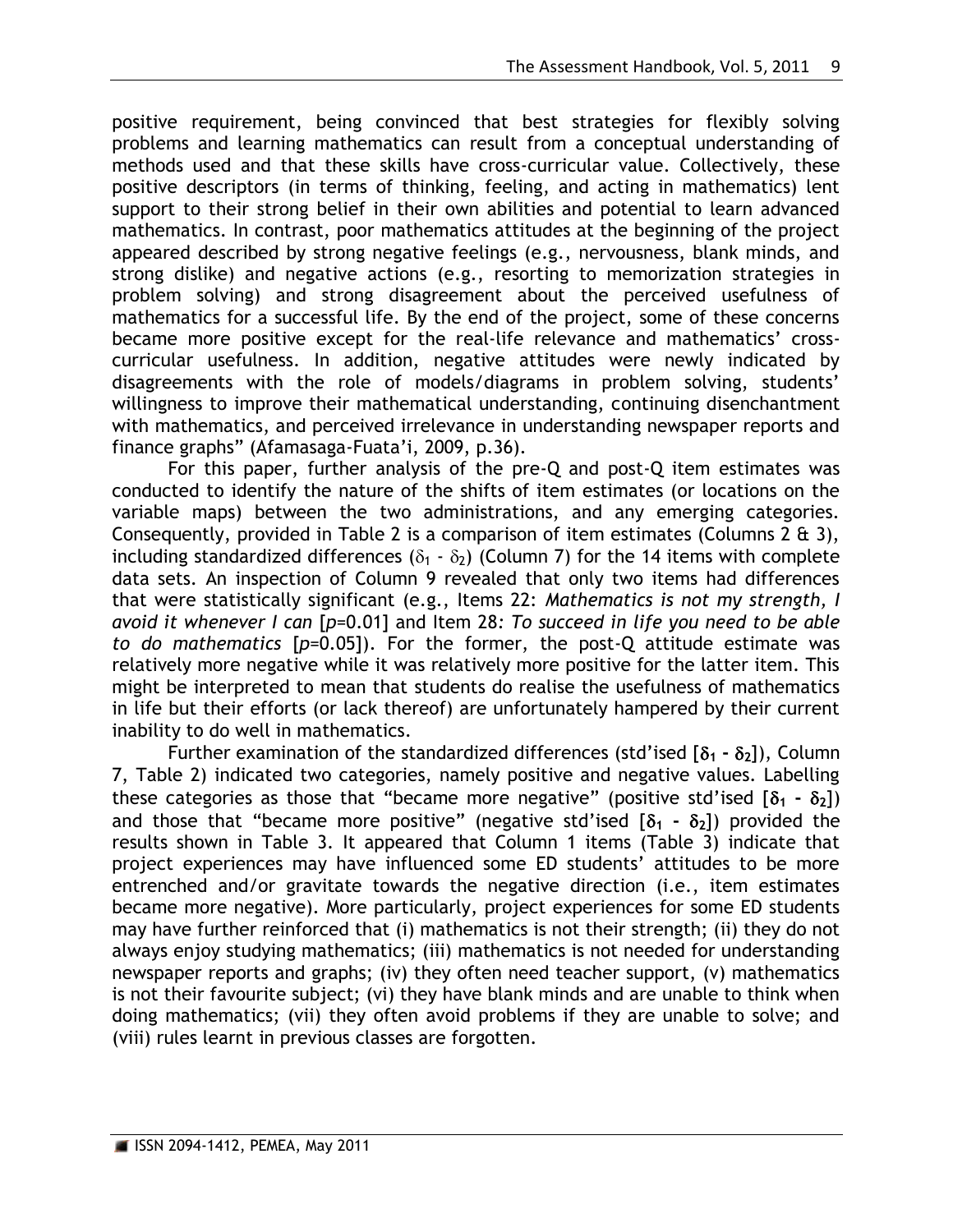|           | <br>------                       |                                              | Delta   Adjusted Delta   Difference |               |         |                                                                                   |              |            |
|-----------|----------------------------------|----------------------------------------------|-------------------------------------|---------------|---------|-----------------------------------------------------------------------------------|--------------|------------|
| ITEM NAME | preq                             | I postq I preq                               | d1                                  | I postq<br>d2 |         | d1-d2   d1-d2   Chi-50   p<br>Istd'ised)<br>************************************* |              |            |
| item 1    | **********************<br>0.29.1 | $0.22$ $1$ $0.22$ 1                          | $0.30 \pm 0.27$                     | 1, 0.32       |         | $1 - 0.05$ $1 - 0.15$ $1$ $0.02$ $1.88$                                           |              |            |
| item 2    | $-0.11$<br>0.19.1                | $-0.16$ $1 - 0.13$<br>0.19                   |                                     | $-0.14$       | 0.01    | 0.05                                                                              | 0.001.96     |            |
| item 3    | $-0.01$<br>0.21.1                | $0.09$ $1 - 0.03$<br>0.22                    |                                     | 0.10          | $-0.14$ | $-0.45$                                                                           | 0.211        | 165        |
| item 5    | 0.18.1                           | $0.14$ $1 - 0.43$ $1$ 0.12<br>0.22           |                                     | $-0.42$       | 0.53    | 1.90                                                                              | 3.60   .06   |            |
| item 6    | $-0.10$<br>0.19.1                | $1 - 0.06$<br>0.19.1                         | $-0.13$                             | $-0.05$       | $-0.07$ | $+0.27$                                                                           | 0.08         | , 78       |
| item 12   | 0.12<br>0.181                    | $0.22 - 1$<br>0.26                           | 0.10                                | 0.23          | $-0.13$ | $-0.42$                                                                           | 0.101.67     |            |
| item 14   | 0.03<br>0.19.1                   | 0.05<br>0.22.1                               | 0.01                                | 0.06          | $-0.05$ | $-0.18$                                                                           | 0.03         | .86        |
| item 15   | $-0.38.1$<br>0.211               | 0.13.<br>0.22                                | $-0.41$                             | 0.14          | $-0.55$ | $-1.77$                                                                           | $3.13 + .08$ |            |
| item 16   | $0.39$ $1$<br>$0.17$             | 0.35.1<br>$0.20$ 1                           | 0.36                                | 0.36          | 0.01    | 0.03                                                                              | 0.00         | .98        |
| item 19   | 0,59.1<br>0.18.1                 | $0.54$ 1<br>0.20                             | 0.57                                | 0.55          | 0.02    | 0.08                                                                              | 0.01         | .94        |
| Item 22   | 0.32<br>0.17.1                   | $1 - 0.36$ 1<br>0.201                        | 0.30                                | $-0.34$       | 0.64    | 2.45                                                                              | 5.01         | $.01*$     |
| item 28   | $-0.53$                          | $-0.04$<br>$0.19$ $1$ $0.19$ 1               | $-0.55$                             | $-0.03$       | $-0.52$ | $-1.95$                                                                           | 3.61         | $.05*$     |
| item 29   | $+0.29$<br>0.221                 | $1 - 0.52$<br>0.281                          | $1 - 0.31$                          | $+0.50$       | 0.19    | 0.55                                                                              | 0.30         | .59        |
| item 33   |                                  | $-0.15$ $1 - 0.20$ $1 - 0.17$<br>0.191 0.221 |                                     | $1 - 0.27$    | 0.10    | 0.35                                                                              | $0.12$ 1 .73 |            |
| Means     |                                  |                                              |                                     |               |         | $0.02$   $-0.01$   $0.00$   $0.00$   $ChiSQ=17.49{idf=13, p=0.18}$                |              | ---------- |

| Table 2                                                                 |  |  |
|-------------------------------------------------------------------------|--|--|
| Year 10 Cohort Comparison of Item Estimates from the Two Questionnaires |  |  |

\*signficant

In contrast to Column 1 items, those in Column 2 (Table 3) suggest project experiences may have influenced students' attitudes to be more positive. For example, item estimates' shifts in the positive direction demonstrate that students' increased belief that (i) one needs to be able to do mathematics to succeed in life; (ii) mathematics is learnt by understanding the main ideas not memorise rules and procedures; (iii) they like solving mathematics problems; (iv) they do not feel nervous in mathematics classes and they feel they can do the mathematics; (v) understanding mathematics means more than simply memorizing steps and formulas; and that (vi) mathematics is interesting and mathematics classes are enjoyable.

Overall, the extended analysis revealed that the "became more negative" items tended to be the ones that reinforced negative attitudes whilst "became more positive" items plausibly reflected some influence of the innovative, meta-cognitive and problem solving strategies particularly in expanding students' perception of mathematics learning beyond a "doing and rote memorization" view to one that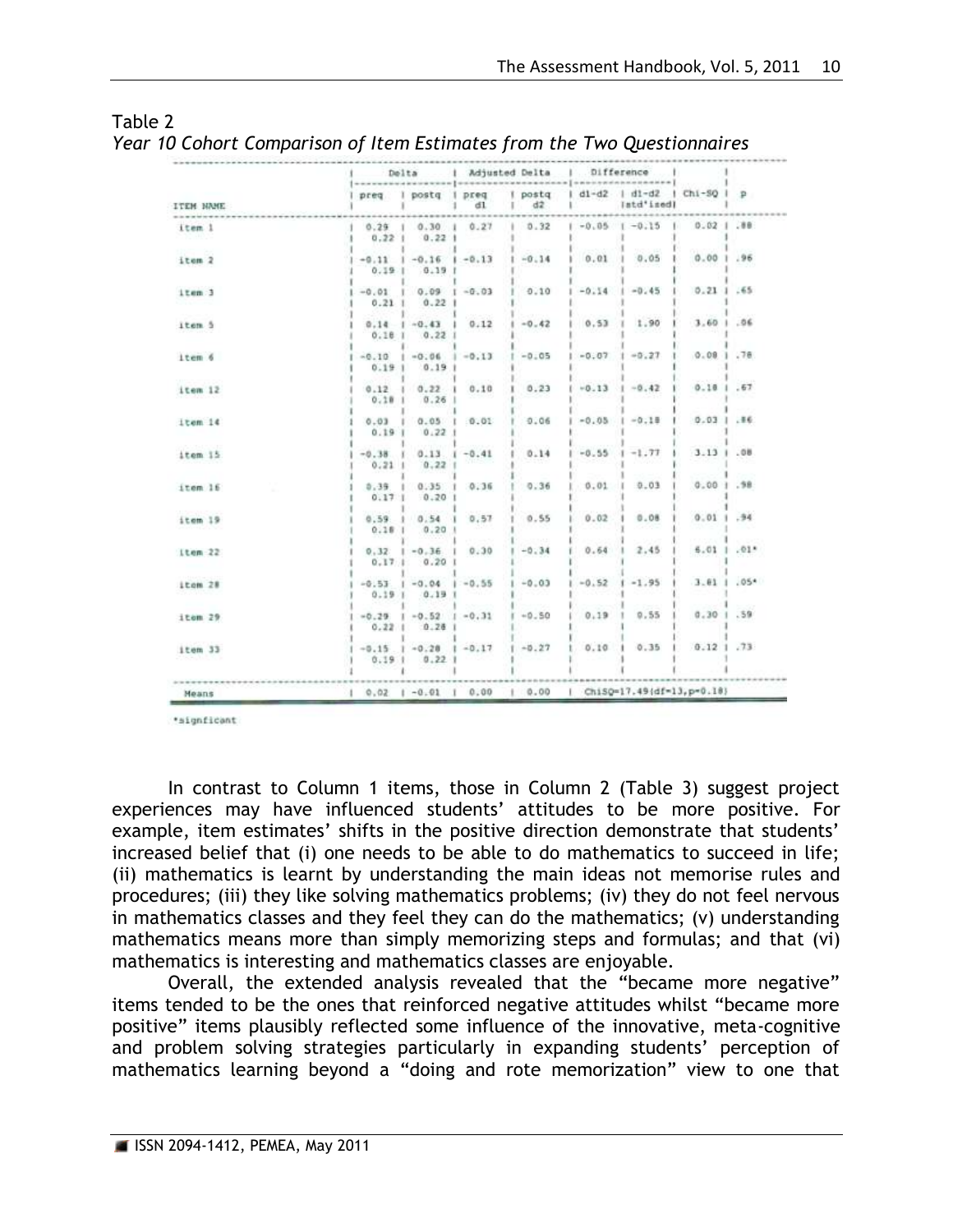emphasizes the importance of understanding the main ideas that underpin methods, procedures and formulas.

Table 3

*Standardised Differences (Pre-Q*  $\delta_1$  *estimate - Post-Q*  $\delta_2$  *estimate)*  $\delta_1$  *-*  $\delta_2$ 

| Became more negative                                                                                   |         | <b>Became more positive</b>                                                                                                  |          |
|--------------------------------------------------------------------------------------------------------|---------|------------------------------------------------------------------------------------------------------------------------------|----------|
| Item 22: Mathematics is not my strength<br>and I avoid it whenever I can.                              | $2.45*$ | Item 28: To succeed in life you need to be<br>able to do mathematics.                                                        | $-1.95*$ |
| Item 5: I have always enjoyed studying<br>mathematics in school.                                       | 1.90    | Item 15: I learn mathematics by<br>understanding the main ideas, not by<br>memorizing the rules and steps in a<br>procedure. | $-1.77$  |
| Item 29: Mathematics is needed in 0.55<br>understanding<br>newspaper reports<br>and<br>finance graphs. |         | Item 3: I like solving mathematics<br>problems.                                                                              | $-0.45$  |
| Item 12: Most of the time, I need help from<br>the teacher before I can solve a problem                | 0.10    | Item 6: I am nervous in mathematics<br>classes because I feel I cannot do<br>mathematics                                     | $-0.27$  |
| Item 19: My most favourite subject is<br>mathematics.                                                  | 0.08    | Item 33: I do not have to understand<br>mathematics, I simply memorise the steps<br>to solve a problem.                      | $-0.17$  |
| Item 2: When doing mathematics, my<br>mind goes blank, and I am unable to think<br>clearly.            | 0.05    | Item 1: Mathematics is very interesting to<br>me and I enjoy my mathematics classes.                                         | $-0.15$  |
| Item 16:If I cannot solve a mathematics                                                                | 0.03    |                                                                                                                              |          |
| problem, I just ignore it.                                                                             |         |                                                                                                                              |          |
| Item 14: I have forgotten many of the                                                                  | 0.01    |                                                                                                                              |          |
| mathematical rules I learnt in previous                                                                |         |                                                                                                                              |          |
| mathematics classes.                                                                                   |         |                                                                                                                              |          |
| *significant (see Table 2)                                                                             |         |                                                                                                                              |          |

#### **Year 10: To continue or not with mathematics in the following year**

Pre-questionnaire responses to Item 35 (*I intend to take mathematics next year*) showed that 60.7% (n=33) of the students said they would compared to 50% (n=22) by the post-questionnaire. Students' explanations for their decisions appeared influenced by their perceptions about mathematics' utilitarian value, love, dislike of the subject and/or no reward for effort as briefly described below and illustrated by supporting quotes in Table 4.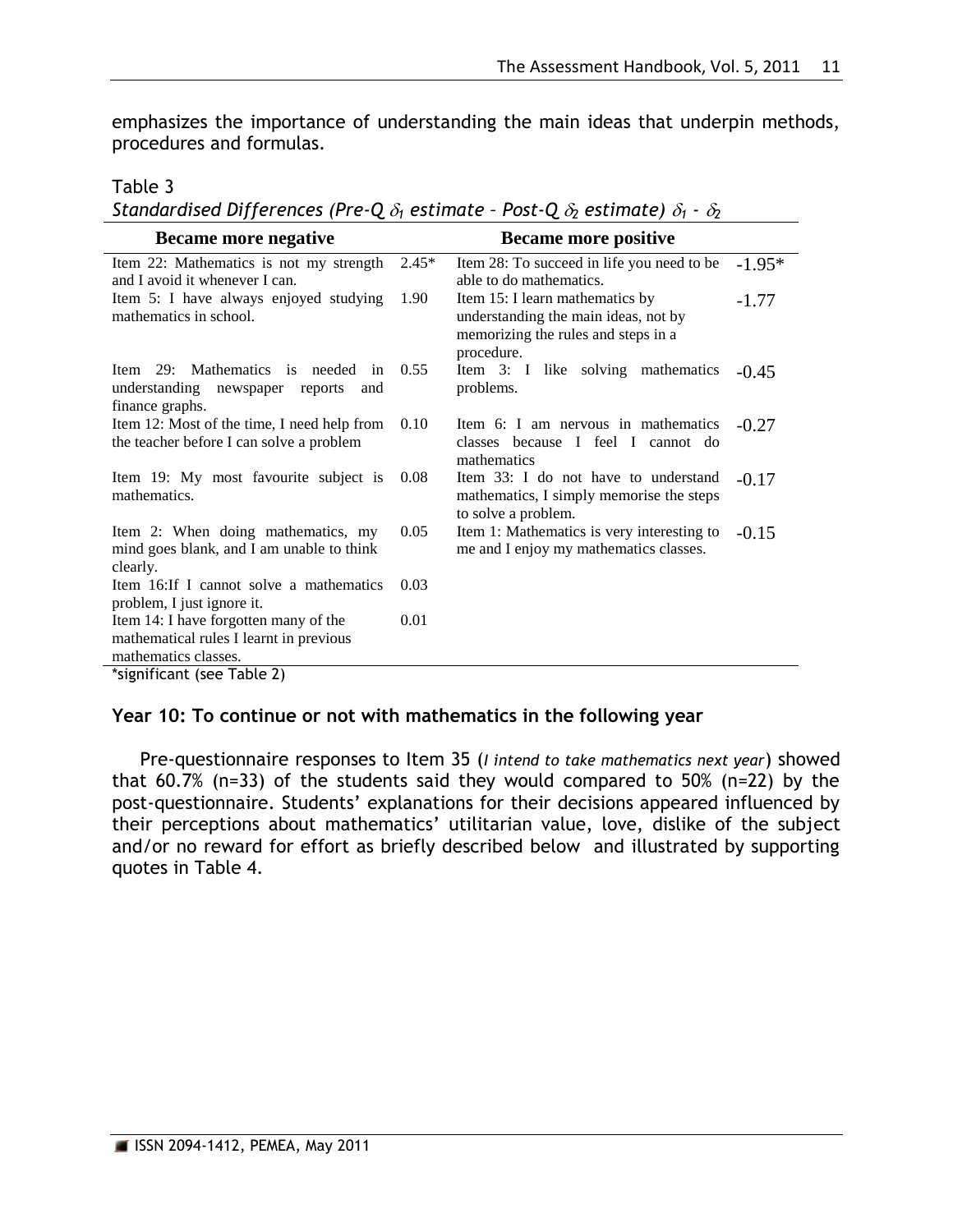| $m$ u $n$ cutt $s$ orito oj<br><b>Main Category</b> | staathe Explanations for continuing with mathematics<br><b>Supporting Quotes</b>                                                                                                                                                                                                                                                                                                                                                                                                                                                                                                                                                                                                                                                                                                                                                                                                                                                                                                                                                                                                                                                         |  |  |
|-----------------------------------------------------|------------------------------------------------------------------------------------------------------------------------------------------------------------------------------------------------------------------------------------------------------------------------------------------------------------------------------------------------------------------------------------------------------------------------------------------------------------------------------------------------------------------------------------------------------------------------------------------------------------------------------------------------------------------------------------------------------------------------------------------------------------------------------------------------------------------------------------------------------------------------------------------------------------------------------------------------------------------------------------------------------------------------------------------------------------------------------------------------------------------------------------------|--|--|
| Utilitarian value                                   | Because maths will help later on in life with general things.<br>Because it is useful.<br>Because it's useful to learn & know about mathematics. It will help me in latter life with<br>jobs and paying the bills.<br>Because I really need a bit of help because I may need it in life e.g., bills.<br>Well, I would like to be a builder. So if I don't get a job at the end of the year as a builder, I<br>will (continue with mathematics).<br>In case I want to do a job in the future that involves maths.<br>Yes Because I will need it when I get a job in the future.<br>I am continuing maths because I am going to need it in every day use when I am older.<br>Yes I stay on because it will help maybe later on for careers.<br>Only for year 11. I will probably drop it from yr 12 because I don't like it and I'm bad at it.<br>It depends on the career path I want to take. I might need or not need it. But only because<br>Mum says I have to. I don't like it very much unless I understand.<br>I don't need maths for what I'm hoping to be later down the track.<br>Maths is not a requirement I need for my job. |  |  |
| Love of mathematics                                 | Yes because I believe I need to improve my understanding of this subject.<br>To help me a bit more. Because I want to learn and understand maths more.<br>To improve my learning skills and to improve at maths.<br>Yes Because I want to get better at maths.<br>I will take it next year to have the basic understanding of maths and I feel that it is<br><i>important.</i><br>I think mathematics is a very useful skill & can be fun.<br>Because I would like to learn more about it and understand it better.<br>I need to improve.<br>Cos I enjoy maths.<br>I intend to continue maths because it's fun sometimes.<br>Because I like it.<br>I really enjoy maths its one of my favourite subjects.<br>I can learn by the teacher explaining what I have to do $\&$ to be with me along the way. I<br>learn heaps also by talking to people about it.<br>Because I really enjoy it all the time & my friends do too. Also that because it's the bestest<br>subject that I do. But sometimes I feel that I'm not doing very good.                                                                                                   |  |  |
| <b>Dislike of mathematics</b>                       | I hate maths and I can't do it.<br>Because I don't really want to.<br>Because I don't want to.<br>No because I don't enjoy it.<br>I don't really like maths, even if I was good at it.<br>No I hate maths so I am not doing it next year.<br>Probably won't take it because its on the same line as another subject I wanna do.                                                                                                                                                                                                                                                                                                                                                                                                                                                                                                                                                                                                                                                                                                                                                                                                          |  |  |
| No reward for effort                                | Because I'm not a very good mathematician and I don't enjoy it that much.<br>I really want to but I'm in the bottom maths & don't get very good marks & I feel that might<br>do better in another subject, because I'm bad at Mathematics.<br>Because I am failing and I don't wish to do maths in school next year because I think it will<br>be a waste of time and I won't pass.<br>I find maths more difficult than any other subject and would not do it over something I like<br>doing.                                                                                                                                                                                                                                                                                                                                                                                                                                                                                                                                                                                                                                            |  |  |

## Table 4 *Main Categories of Student Explanations for Continuing with Mathematics*

**Utilitarian value** – Students reasoned that they would continue to take mathematics because it is useful to learn and know for general things they do in life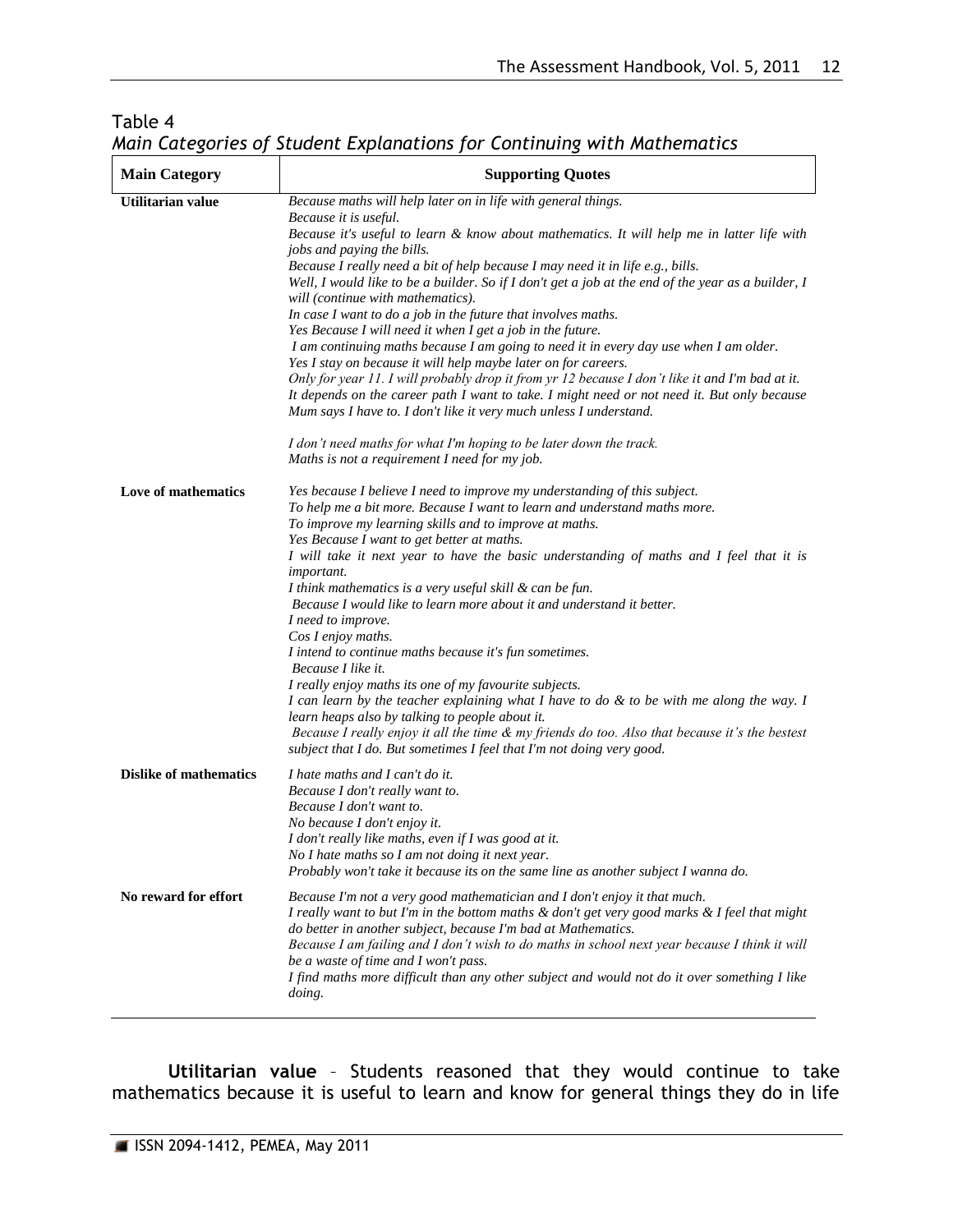(e.g., paying bills, a future job as a builder, or careers in general) or because of their parents' expectations.

**Love of mathematics –** Students justified their continuation with mathematics intrinsically, based on their interest, enjoyment and liking for the subject thus they argued that it is important to continue learning, understanding and knowing more of it.

**Dislike of mathematics** – Students" decision not to continue with mathematics is emotively or experientially rationalized in terms of their negative feelings towards the subject, perceived inability to succeed in spite of efforts to perform better, apparent irrelevance to future career aspirations, or timetable clashes with another preferred, more likeable subject.

**No reward for effort** – Students recognize their own mathematical abilities based on previous and current experiences and concluded that there was no sense in taking a subject which they know they will not pass.

In addition to the listed categories, some students were ambivalent about their intentions to continue as reflected by responses such as "*Maybe I don't know yet"* and *"Don't know haven't thought about it."* Other students opted to discontinue studying mathematics because they were leaving school at Year 10 (e.g., "*I'm not coming back next year so I'm not doing it.*"). Overall, it appeared that this group was split between continuing on with mathematics and discontinuing it after Year 10.

### **Discussion and Main Findings**

Students' responses and subsequent analyses as presented in this paper was an attempt to answer the paper"s focus question, namely, *Why is it that, in the classroom, when students are provided with the opportunity to be innovative and creative in their own approaches, these are not often readily accepted or welcomed?* The discussion below is organized around the main findings resulting from the extended analysis of questionnaire items and examination of student responses to the open question on continuation of further studies in mathematics. Overall, the literacy-numeracy project specifically examined the impact of two innovative metacognitive strategies on students" achievement of numeracy and literacy outcomes and attitudes towards mathematics; the latter being the focus of this paper. For this paper, the author was particularly interested in examining why students, instead of readily embracing the new innovation, initially struggled and tended not to sustain interest in it. Hence, to provide some answers, (1) the variations in item estimates between the pre- and post-Q administrations and (2) students' reasons for continuing/discontinuing further studies in mathematics were examined.

Item estimate variations – The shift in item estimates and the resulting two categories demonstrate that the innovative, meta-cognitive strategies introduced and implemented in the workshops influenced students' mathematics perceptions and attitudes two different ways.

First, a positive influence was demonstrated by items directly reflecting the fundamental ideas and processes promoted through the completion of vee diagrams and reflective stories, namely, identifying main ideas underpinning methods,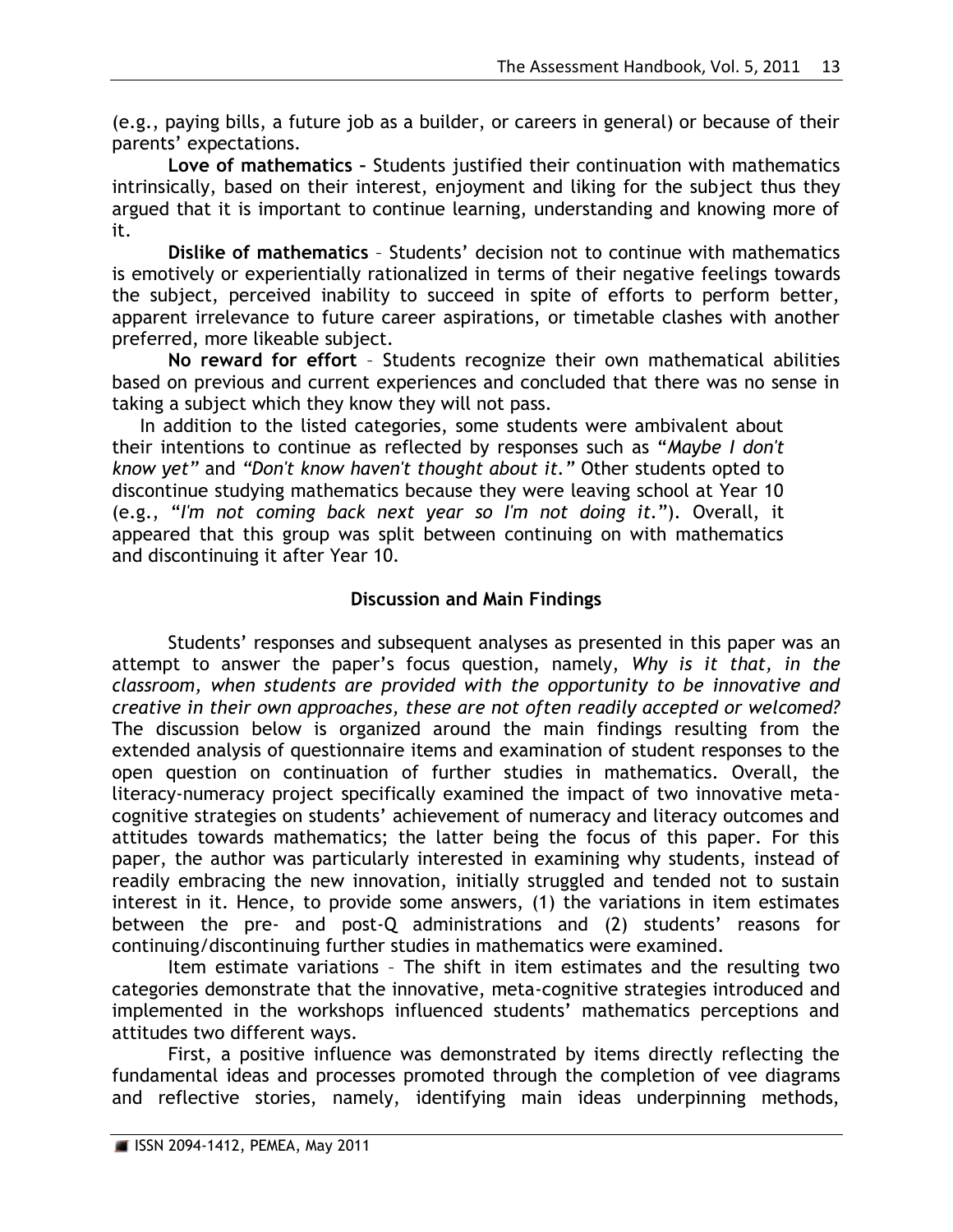procedures and formulas; developing a much broader (and more conceptual) perception of learning mathematics beyond simply doing the problem and rote memorizing formulas and procedures; enjoyment in solving problems; and perceiving a strong association between their mathematical ability and success in life.

Second, a negative influence was demonstrated with items describing avoidance actions; inability to think clearly; and acceptance of their abilities to do mathematics when problems are difficult. Item variations also confirmed their dependence on teacher support for guidance; lack of enjoyment studying school mathematics; their least-liked subject; and not needed for understanding newspaper reports and graphs.

Overall, the results demonstrated that, as a consequence of the innovative project, some students continued to develop more positive attitudes whilst others became more entrenched in their negative attitudes towards mathematics. Given the short-term duration of the innovative project, and as pointed out by McCleod (1997), attitudes develop with time and experience and are reasonably stable so that hardened changes may have long lasting effect. It is therefore reasonable, one hand, to expect that for students, who have had consistently poor experiences in mathematics, that they would take a much longer time (than the duration of the project) for their entrenched, negative attitudes towards mathematics to change. On the other, students who already feel positive about, and confident in, their mathematical abilities appeared to have even more positive attitudes as a result of the promotion of student autonomy in their own learning and development of their own mathematical ideas and ways of knowing and learning about mathematics as they completed vee diagrams and composed reflective responses in the project. In relation to the paper"s focus question, the findings demonstrated that the nature of students" responses to the attitudinal questionnaire appeared to have been much influenced by their regular classroom practices with subsequent beliefs and attitudes (positive and negative) enculturated as a result of these experiences and that their participation in the short-term project appeared to push them further in the direction of their developed attitudes and perceptions.

Continuation with the Study of Mathematics - In the light of the above discussion of students" entrenched and developed perceptions about, and attitudes towards, mathematics learning, the emerging categories of students' reasons for continuing or discontinuing mathematics studies demonstrated that for about half of the students, despite their expressed attitudes (especially if they were negative) they still preferred to continue studying mathematics in the following year for utilitarian reasons and/or their love of mathematics. Some students recognize that they need to improve their performance and learn more mathematics. The other half of the students explicitly preferred not to continue with mathematics because they do not like the subject and they saw no reason to continue studying a subject that leads to failure and provides little reward for a lot of effort. Some students also indicated they would leave school at the end of Year 10.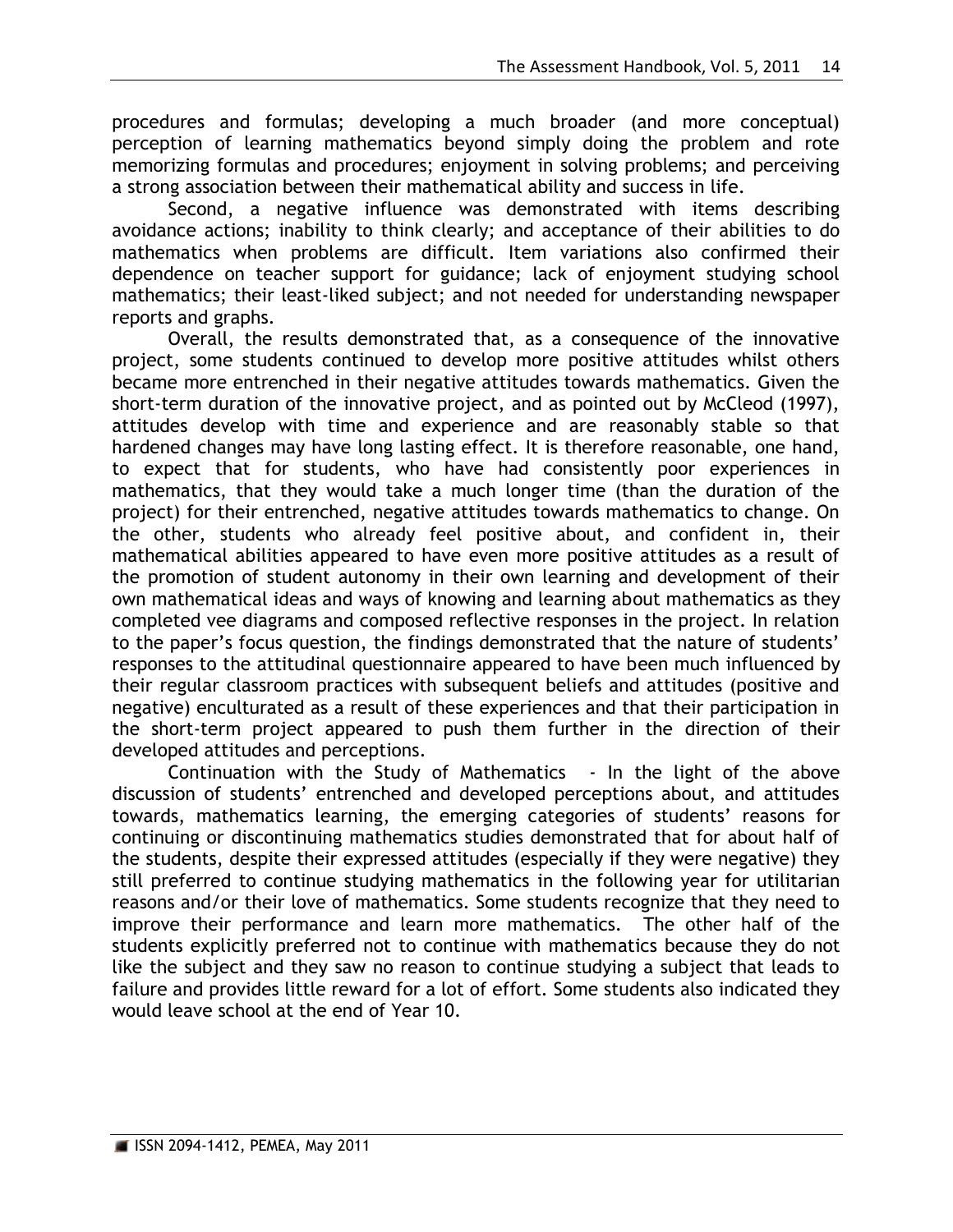### **Implications**

The main findings presented above from the two sets of analyses have implications for teaching and learning mathematics and the evidence-based need to put in place innovative programs to inspire students much earlier than Year 10. Furthermore, the usefulness of vee diagrams as an epistemological tool for thinking, reasoning, justification and reflection should be made more explicit to students much earlier than Year 10 to enculturate some positive perceptions of their own learning and love of mathematics. Allowing students to communicate the benefits of vee diagrams in problem solving could draw students" attention to the potential of vee diagrams to systematically guide their thinking, reasoning, justification, reflection and communication during and after problem solving. It was evident that students appreciate and enjoy solving mathematics problems that provide them with a positive learning experience and feeling of significance that they have understood the new meaning; therefore teachers should explicitly encourage students to think, reason, make connections to their existing knowledge, reflect on their learning and communicate their new meanings during and after problem solving experiences. Teacher-led discussions which draw out the educational value of thinking, reasoning, justification, and reflection would be useful in promoting a more comprehensive and conceptual view of doing mathematics and hence more positive attitudes towards mathematics. Teachers should be encouraged to support the use of vee diagrams and reflective prompts in the classroom to support students' thinking, reasoning, justification, reflection and communication of their mathematical learning as promoted through productive and quality teaching and learning frameworks.

### **References**

- Adams, R. J., & Khoo, S. T. (1996). *QUEST*: *Interactive item analysis.* Melbourne: Australian Council for Education and Research.
- Afamasaga-Fuata'i, K. (2009). Innovative problem solving and students' mathematics attitudes. In R. Hunter, B. Bicknell, & T. Burgess (Eds.), *Crossing divides* (Proceedings of the 32nd annual conference of the Mathematics Education Research Group of Australasia) (pp.33-40). Palmerston North, NZ: MERGA.
- Afamasaga-Fuata"i, K. (2008). Vee diagrams as a problem solving tool: Promoting critical thinking and synthesis of concepts and applications in mathematics [online site] Retrieved from [http://www.aare.edu.au/07pap/c](http://www.aare.edu.au/07pap/)ode07.htm /afa07202.pdf
- Afamasaga-Fuata"i, K. (2005). Students" conceptual understanding and critical thinking? A case for concept maps and vee diagrams in mathematics problem solving. In M. Coupland, J, Anderson, & T. Spencer (Eds.), *Making mathematics vital: Proceedings of the twentieth biennial conference of the Australian association of mathematics teachers* (AAMT) (pp. 43-52). University of Technology, Sydney, Australia.
- Afamasaga-Fuata"i, K. (1998). *Learning to solve mathematics problems through concept mapping & vee mapping.* National University of Samoa.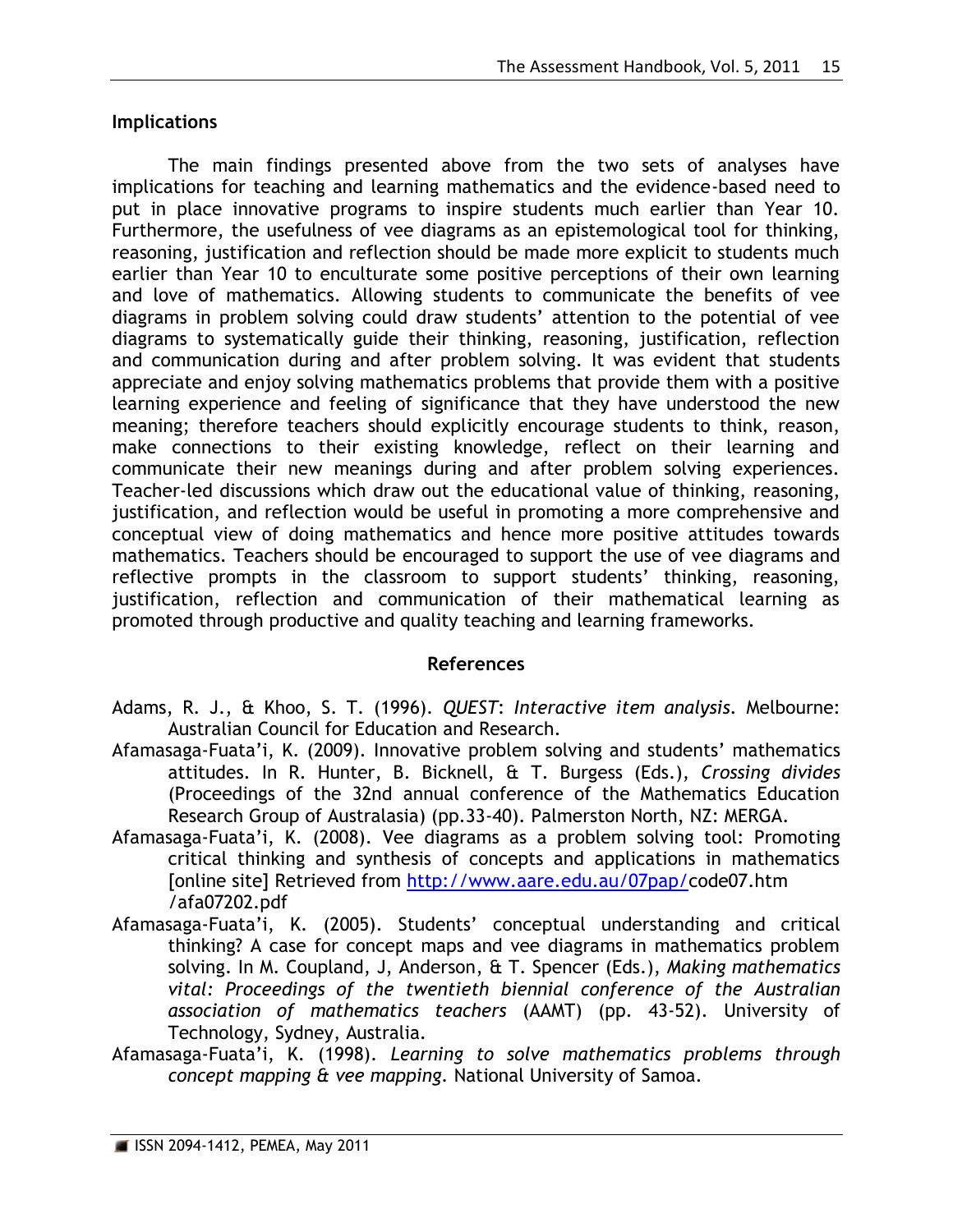- Australian Association of Mathematics Teachers (AAMT). (2006). *Standards for excellence in teaching mathematics in Australian schools* [online site]. Retrieved from http://www.aamt.edu.au/Standards/Standards-document/ AAMT-Standards-2006-edition.
- Ausubel, D. P. (2000). *The acquisition and retention of knowledge: A cognitive view*. Dordrecht, Boston: Kluwer Academic Publishers.
- Bond, T., & Fox, C. (2001). *Applying the Rasch model fundamental measurement in the human sciences.* NY: Lawrence Erlbaum Associates.
- Bragg, L. (2007). Students' conflicting attitudes towards games as a vehicle for learning mathematics: a methodological dilemma. M*athematics Education Research Journal, 19*(1), 29-44.
- Department of Education, Employment & Workplace Relations (DEEWR). (2009). *Literacy and Numeracy Pilot Projects* [online site]*.* Retrieved from: http://www.deewr.gov.au/
- Dewey, J. (1938). *Experience and Education.* Kappa Delta Pi.
- Dossey, J. A., Mullis, I. V. S., Lindquist, M. M., & Chambers, D. L. (1988). *The mathematics report card: Trends and achievement based on the 1986 National Assessment.* Princeton, NJ: Educational Testing Service.
- Gowin, B. (1981). *Educating.* Cornell University Press, Ithaca & London.
- Hammond, P., & Vincent, J. (1998). Early mathematics from the keys to life angle. In J. Gough & J. Mousley (Eds.), *Mathematics: Exploring all angles* (pp. 156-164). Melbourne: Mathematical Association of Victoria.
- Hollingworth, H., Lokan, J., & McGrae, B. (2003). *Teaching Mathematics in Australian Schools. Results from the TIMSS Video Study.* TIMS Australia Monograph #5. Australian Council for Research.
- Kloosterman, P., & Gorman, J. (1990). Building motivation in the elementary mathematics classroom. *School Science and Mathematics, 90*(5), 375-382.
- Leder, G. (1987). Attitudes towards mathematics. In T. A. Romberg, & D. M. Stewart (Eds.), *The monitoring of school mathematics* (Vol. 2, pp. 261-277). Madison, WI: Wisconsin Centre for Education Research.
- Lefton, L. A. (1997). *Psychology.* (Sixth Edition). Boston: Allyn & Bacon.
- McLeod, D. B. (1992). Research on affect in mathematics education: A reconceptualization. In D. A. Grouws (Ed.), *Handbook of research on mathematics teaching and learning* (pp. 575-596). New York: MacMillan.
- Mintzes, J. J., Wandersee, J. H., & Novak, J. D. (2000). *Assessing science understanding: A human constructivist view*. San Diego: Academic Press.
- National Council of Teachers of Mathematics (NCTM). (2000). *Principles and Standards for School Mathematics.* Reston, VA: NCTM.
- New South Wales Board of Studies (NSWBOS) (2002). *K-10 Mathematics Syllabus*. Sydney, Australia: NSWBOS.
- NSW Department of Education and Training. (2003). *Quality teaching in NSW public schools: A classroom practice guide*. Sydney: Professional Support and Curriculum Directorate.
- Novak, J., & Canas, A. (2006). The Theory Underlying Concept Maps and How to Construct Them, Technical Report IHMC CmapTools 2006-01 Rev 01-2008, Florida Institute for Human and Machine Cognition, 2008", available at: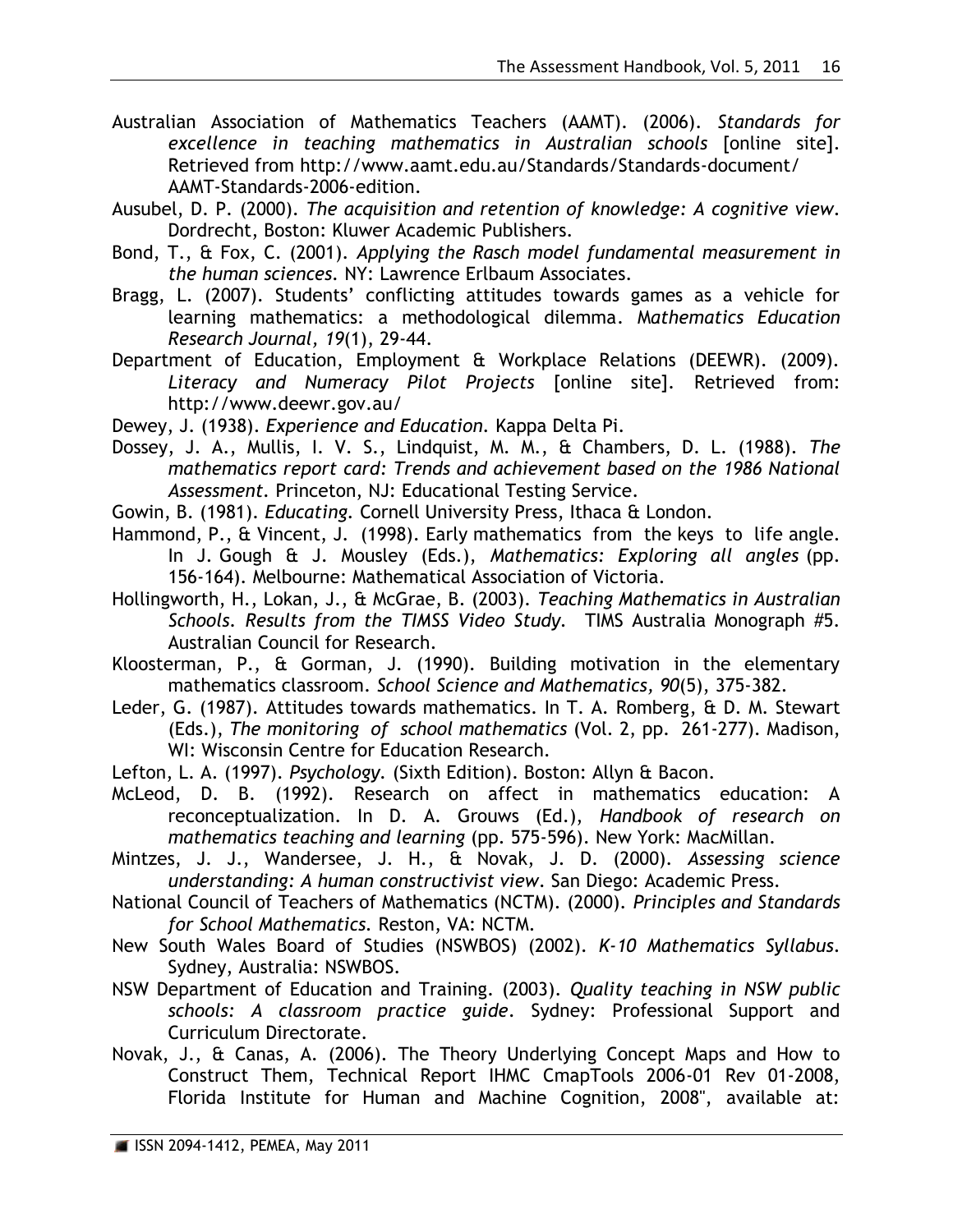http://cmap.ihmc.us/Publications/ResearchPapers/TheoryUnderlyingConceptM aps.pdf.

- Piaget, J. (1972). *The psychology of the child*. New York: Basic Books. Rasch Analysis (2005). *What is Rasch Analysis?* [online site]. Retrieved from http://www.rasch-analysis.com.
- Rasch, G. (1980). *Probabilistic models for some intelligence and attainment test (expanded version)*. Chicago: The University of Chicago Press.
- Reynolds, A. J., & Walberg, H. J. (1992). A process model of mathematics achievement and attitude. *Journal for Research in Mathematics Education, 23*(4), 306-328.
- Taylor, L. (1992). Mathematical attitude development from a Vygotskian perspective. *Mathematics Education Research Journal, 4*(3), 8-23.
- Thompson, P. W., & Salandha, L. A. (2003). Fractions and multiplicative reasoning. In J. Kilpatrick, W. G. Martin, & D. Schifter (Eds.), *A Research Companion to Principles and Standards for Schools* (pp. 95-113). Reston, VA: NCTM.
- Vygotsky, L. (1978). *Mind and Society.* Cambridge, MA: Harvard University Press, 1978.
- Wiseman, D. C. (1999). Research strategies for education. Wadsworth Publishing Company, Belmont: USA.
- Zan, R., Brown, L., Evans, J., & Hannula, M. S. (2006). Affect in mathematics education: An introduction. *Educational Studies in Mathematics, 63*(2), 113- 121.



**Appendix 1**

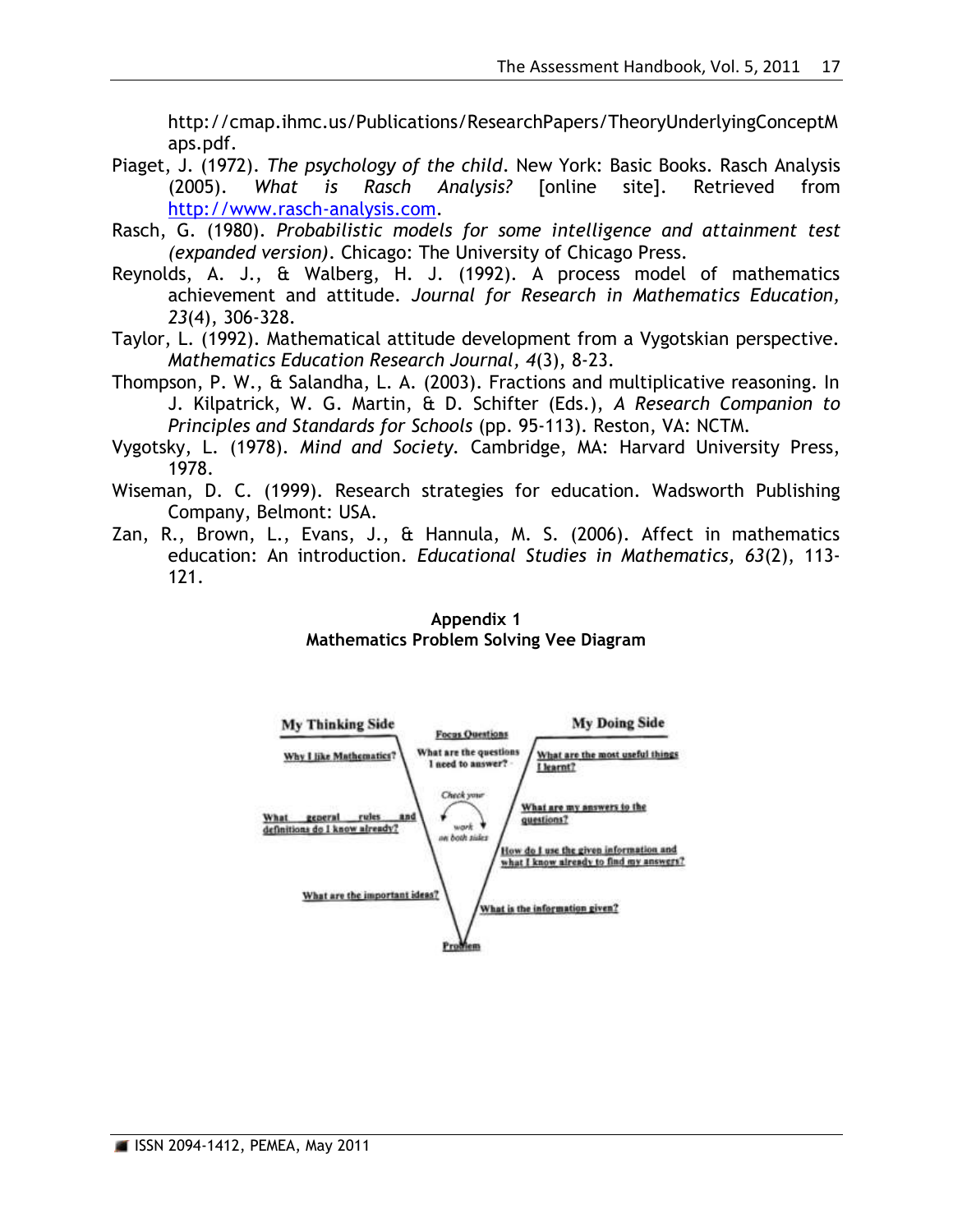#### **Appendix 2 Mathematics Attitude Questionnaire**

- 1. Mathematics is very interesting to me and I enjoy my mathematics classes.
- 2. When doing mathematics, my mind goes blank, and I am not able to think clearly.
- 3. I like solving mathematics problems.
- 4. Mathematics makes me feel uncomfortable and impatient.
- 5. I have always enjoyed studying mathematics in school.
- 6. I am nervous in mathematics classes because I feel I cannot do mathematics.
- 7. It makes me nervous to even think about having solving a mathematics problem.
- 8. I really like mathematics; it's enjoyable.
- 9. I can cope with a new problem because I am good in mathematics.
- 10. I get worried when solving a problem that is different from the ones done in class.
- 11. I can find many different ways of solving a particular mathematics problem.
- 12. Most of the time, I need help from the teacher before I can solve a problem.
- 13. I believe that if I use what I know already, I can solve any mathematics problem.
- 14. I have forgotten many of the mathematical concepts that I have learnt in previous mathematics classes.

15. I learn mathematics by understanding the main ideas, not by memorizing the rules and steps in a procedure.

- 16. If I cannot solve a mathematics problem, I just ignore it.
- 17. Successfully solving a problem on my own provides satisfaction similar to winning a game.
- 18. I feel nervous when doing mathematics.
- 19. My most favourite subject is mathematics.
- 20. Mathematics classes provide the opportunity to learn skills that are useful in daily living.
- 21. To succeed in school, you don"t need to be good in mathematics.
- 22. Mathematics is not my strength and I avoid it whenever I can.
- 23. I don't think I could learn advanced mathematics, even if I really tried.
- 24. Doing mathematics encourages me to think creatively.
- 25. I learn to think more clearly in mathematics if I make a model or draw diagrams of the problem.
- 26. Mathematics is important for most jobs and careers.
- 27. Solving mathematics problems helps me learn to think and reason better.
- 28. To succeed in life you need to be able to do mathematics.
- 29. Mathematics is needed in understanding newspaper reports and finance graphs.
- 30. Communicating with other students helps me have a better attitude towards mathematics.
- 31. I am interested and willing to improve my understanding of mathematics.
- 32. The skills I learn in mathematics will help me in other subjects at school.
- 33. I do not have to understand mathematics, I simply memorise the steps to solve a problem.
- 34. I learn mathematics well if I understand the reasons behind the methods used.
- 35. I intend to continue taking mathematics next year.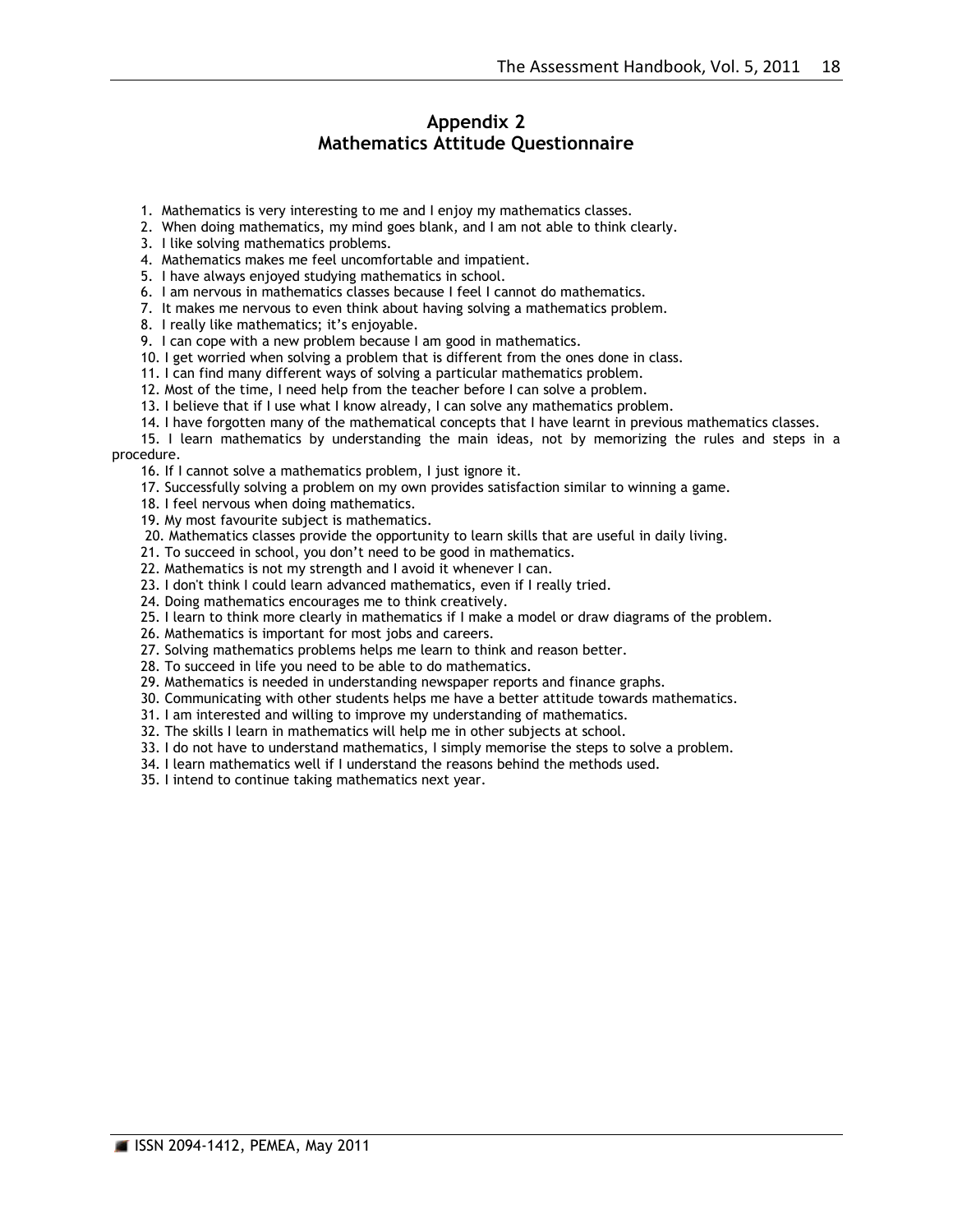|                                    | Pre-Questionnaire | Post-Questionnaire |
|------------------------------------|-------------------|--------------------|
| <b>Items</b>                       | $n = 28$          | $n = 28*$          |
| Mean Estimate                      | 0.00              | 0.00               |
| Standard deviation                 | 0.36              | 0.37               |
| <b>Item Separation Reliability</b> | 0.00              | 0.00               |
| Items with zero scores             | 0                 | $\Omega$           |
| Items with perfect scores          | 0                 | $\Omega$           |
| Cronbach's Alpha                   | 0.82              | 0.90               |
|                                    |                   |                    |
| <b>Persons</b>                     | $n = 32$          | $n = 22$           |
| <b>Mean Attitude Estimates</b>     | $-0.03$           | 0.05               |
| Standard deviation                 | 0.49              | 0.69               |
| Effect size                        |                   | $0.16$ (small)     |
| <b>Case Separation Reliability</b> | 0.83              | 0.92               |
| Cases with zero scores             | $\mathbf{0}$      | $\Omega$           |
| Cases with perfect scores          | $\Omega$          | $\Omega$           |
| Mean Questionnaire score (s.d.)    | 49.63 (11.80)     | 55.64 (16.92)      |
| Effect size                        |                   | $0.52$ (medium)    |

### **Appendix 3 Rasch Results of the Year 10 Questionnaire Data**

\*the other 6 items did not have complete data sets